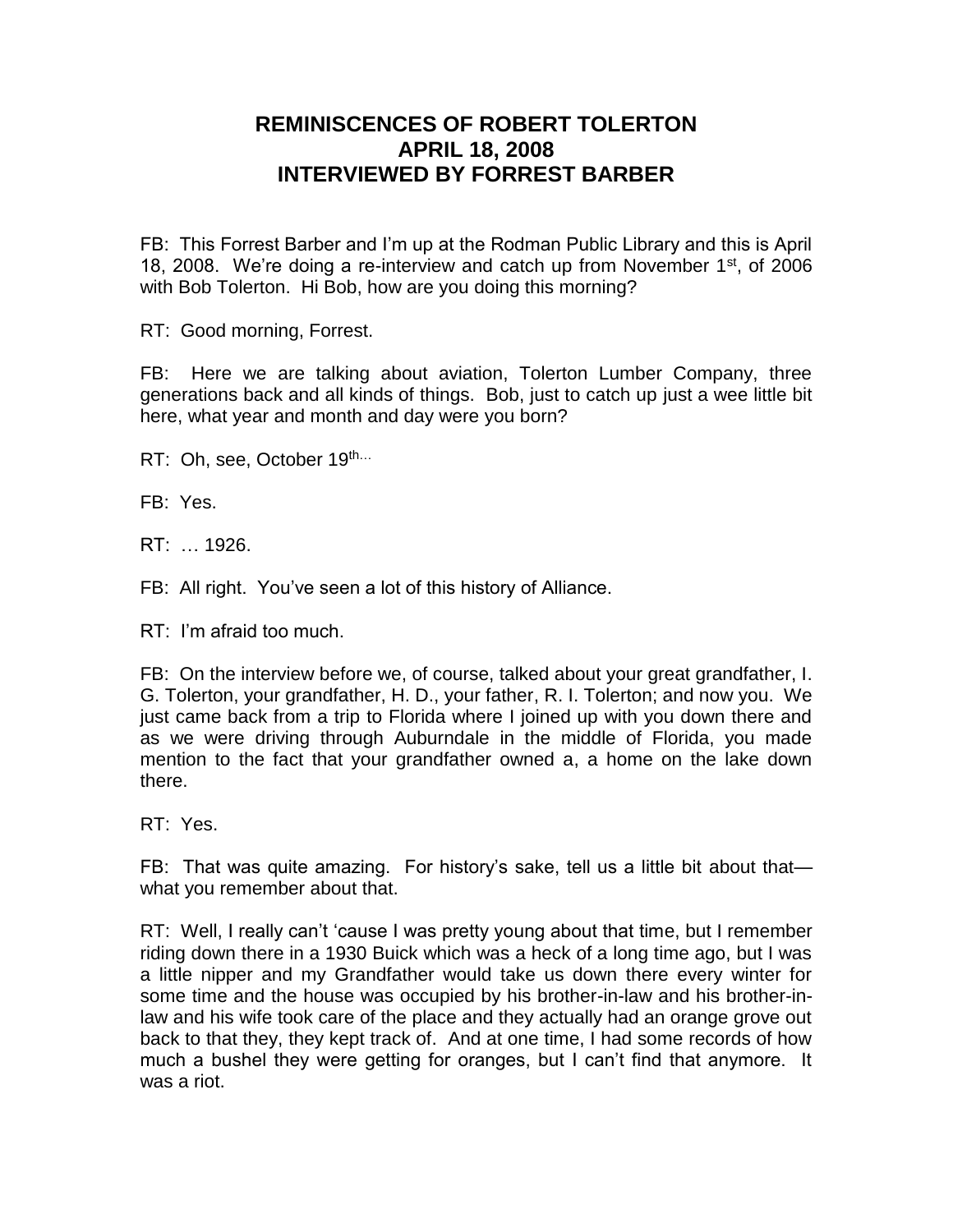FB: One of the amazing things, just thinking back to that year when you drove down there. How long did it take you and where did you stay overnight?

RT: I have no idea, but I know it was a long way.

FB: Because we had no interstates.

RT: No, and here we do it in two hours today. It's just a…

FB: Yeh, Auburndale, Florida was—is just south of I-4 which runs between Orlando and Tampa.

RB: Yes, near Sebring.

FB: The lake is still there…

RT: Oh yeh.

FB: …and perhaps the home is still there.

RT: And the alligators are still in the lake. (Laughing) Isn't that something?

FB: My goodness. Hey, we did a pretty good job of covering Taylorcraft and a, and a Tolerton Lumber Company before, but a couple of things I wanted to catch up on. You alluded to your father taking a 40 horsepower Taylorcraft on a honeymoon. Now there you were, we're probably back to about 1938 and C. G. Taylor was running Taylorcraft Company and your company, Tolerton Lumber, was supplying spars to Taylorcraft. Now would you just relate that story you told me about the purchase of the 40 horsepower Taylorcraft.

RT: Well, C. G. Taylor told Dad that if he was supplying him with spars for his airplanes he had to buy an airplane and Dad kind of laughed and he says, "What am I going to do with an airplane? I don't know how to fly." And he said, "That's no problem, because our chief test pilot is going to give you lessons." And Dad said, "Well, where am I going to keep a plane?" He said, "Well, we'll let you build a hangar over on our field right near the main building." So Dad designed and built this hangar out there that would freeze up in the winter. I remember taking boiling water out to defrost the door so we could get it open. But they used his plane as their test plane and anything new they wanted to put on it, they just did, and they'd go fly it and test it and see if it worked and so forth and they also used that same plane at the Cleveland air races. Do you remember that?

FB: Yes, I do. And there was a special plane—a race plane, but what color was this airplane?

RT: It was cream trimmed in blue.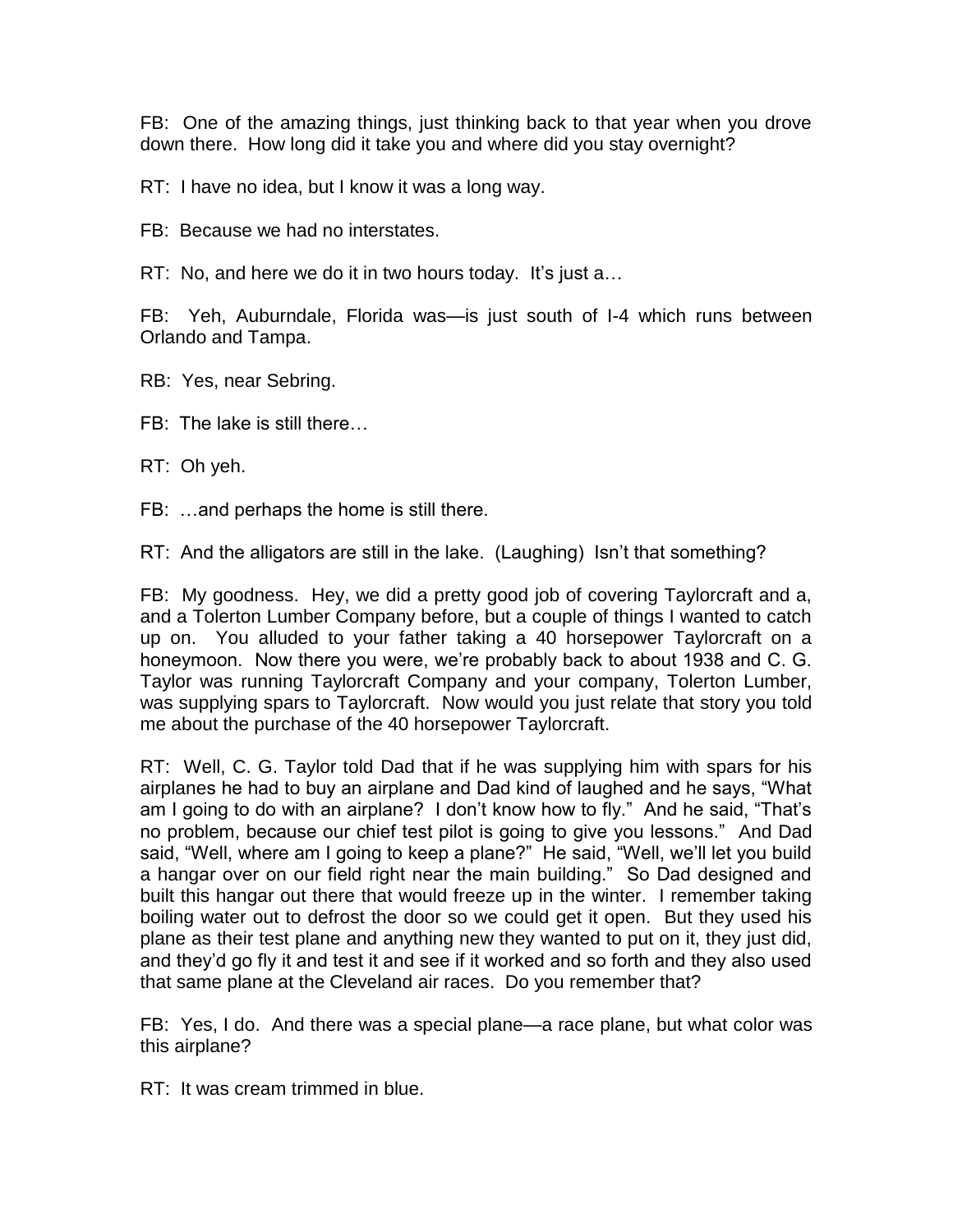FB: Yes.

RT: I remember that.

FB: Yes, we have beautiful pictures of it.

RT: Do you?

FB: Yes, sir.

RT: Oh, it was beautiful. It was the cutest thing you ever saw. On today's market it would be a real sport airplane.

FB: 'Cause it flew up their with the national air race ship which had the a, the a sunburst on the top of the wings.

RT: Is that right?

FB: I have pictures of it, and another gentleman is reproducing a replica of it.

RT: He bought that airplane and Bob Townsend, who was their test pilot, spent many, many hours with Dad teaching him to fly and I think it was a matter of mutual agreement between the two of them, they had so much fun that they also went on the, oh, let's see, what was it, Gulf tour…

FB: Yes.

RT: And Gulf Oil would…

FB: The Gulf Oil tour.

RT: They'd pay for all the gas, which wasn't much, to fly to Florida, and Dad flew the plane down there on one of those tours with Eddie Knowles. Now Eddie Knowles ran Turner Drug Store and he talked about that for an awful long time afterwards. It was a great trip. Anyway, they landed in farmer's fields, and they ran out of gas. Several things Dad told me about, but he alluded to them, but he never really told me the details. Anyway, they had a terrific time going to Florida in that little airplane. When you think of 40 horsepower today, it's practically nothing. Snowmobiles, Seadoos, everything has more power than that and yet here they were flying.

FB: And taking it to Florida.

RT: And taking it to Florida. I think the biggest trouble Dad ever had, is he was also selling spars to, to a, Bill Piper, you know, and he'd fly that plane over to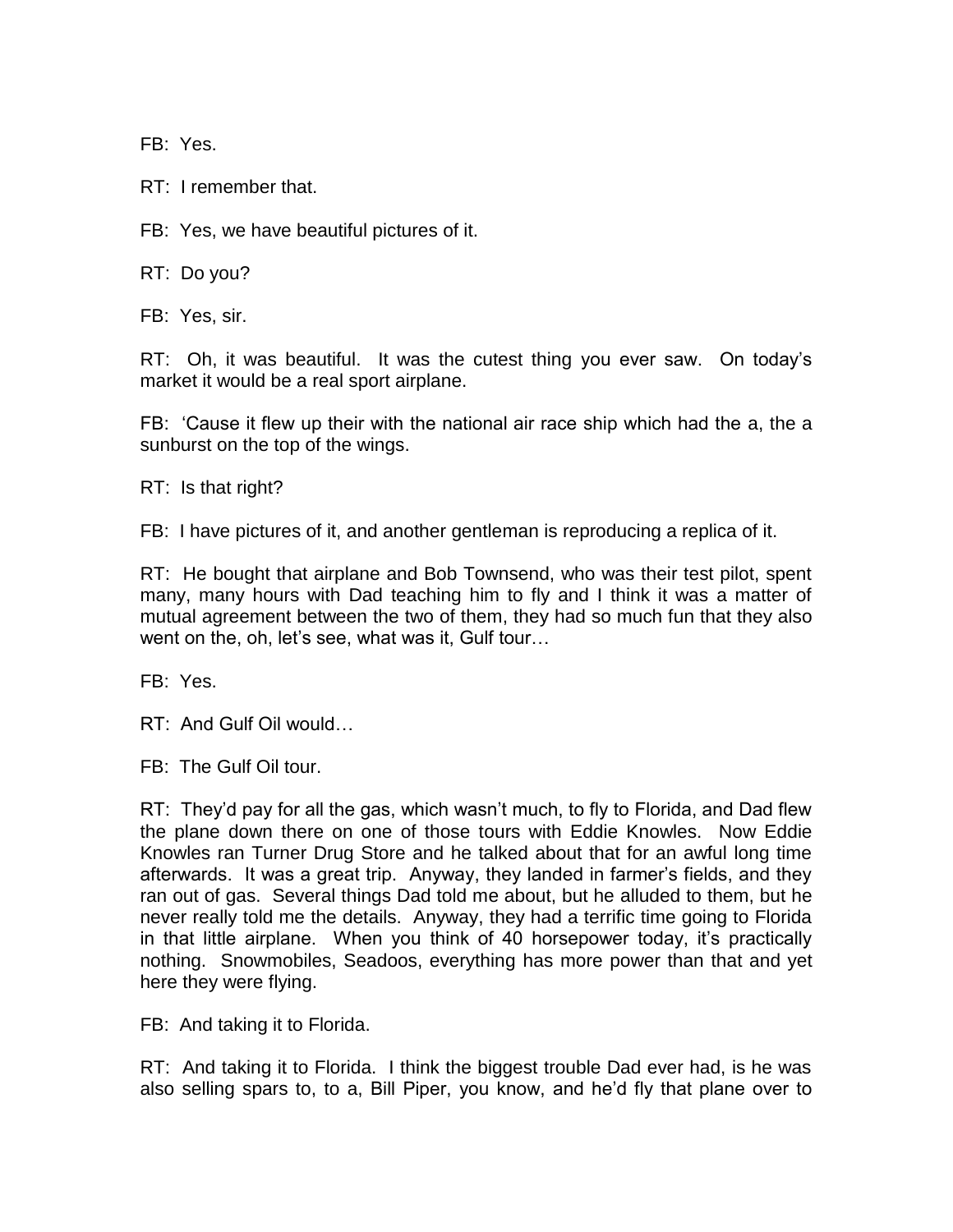Loch Haven to see Piper and sometimes he'd get over there in a hurry, but he couldn't get back cause the wind always blew from the West to the East. He told me one time he had to spend a week getting back from Loch Haven which was really funny when you think about it.

FB: For, a, the distance between here and Loch Haven, Pennsylvania; Alliance, Ohio to Lock Haven, is 168 nautical miles.

RT: Is that what it is?

FB: That's how far it is and we'll be making that trip here next week. I got a fly over there. It'll take me about, oh, an hour and a half.

RT: Right.

FB: And a, in the Model A, it would have taken you probably three hours and perhaps one, two maybe, fuel stops. A, can you tell us about this honeymoon? Your Dad was married to Hazel Edmund.

RT: Oh, I really don't have all the details of it.

FB: Sure, because you were just a little tike then anyhow. You were about twelve.

RT: Yeh, Dad went to, was it, University of Wisconsin and one of his buddies up there was George Dixon, and George Dixon worked for the Gulf Oil Company and was stationed in Louisville, Kentucky. He invited Dad to come down to go to the Kentucky Derby that one year and that's where he met Hazel. She was a sister-in-law, so George had her come up and kind of arrange this get together and that's how they got together in the first place, but then as far as flying, a, she had to learn to ride in the airplane with him because that was part of the deal and they did take the airplane on their honeymoon which was down to Georgia which is where she was from. Kind of crazy, isn't it?

FB: They had a 40 horse Taylorcraft.

RT: Yeh, 40 horse Taylorcraft.

FB: See Duke Iden, you know, later on, he took his wife in at least a 65 horsepower Taylorcraft.

RT: (Laughing) They could, at least, Duke would have been able to carry a bag with him, but with these two, I don't even think they had room for a suitcase. That 40 horsepower was pretty light.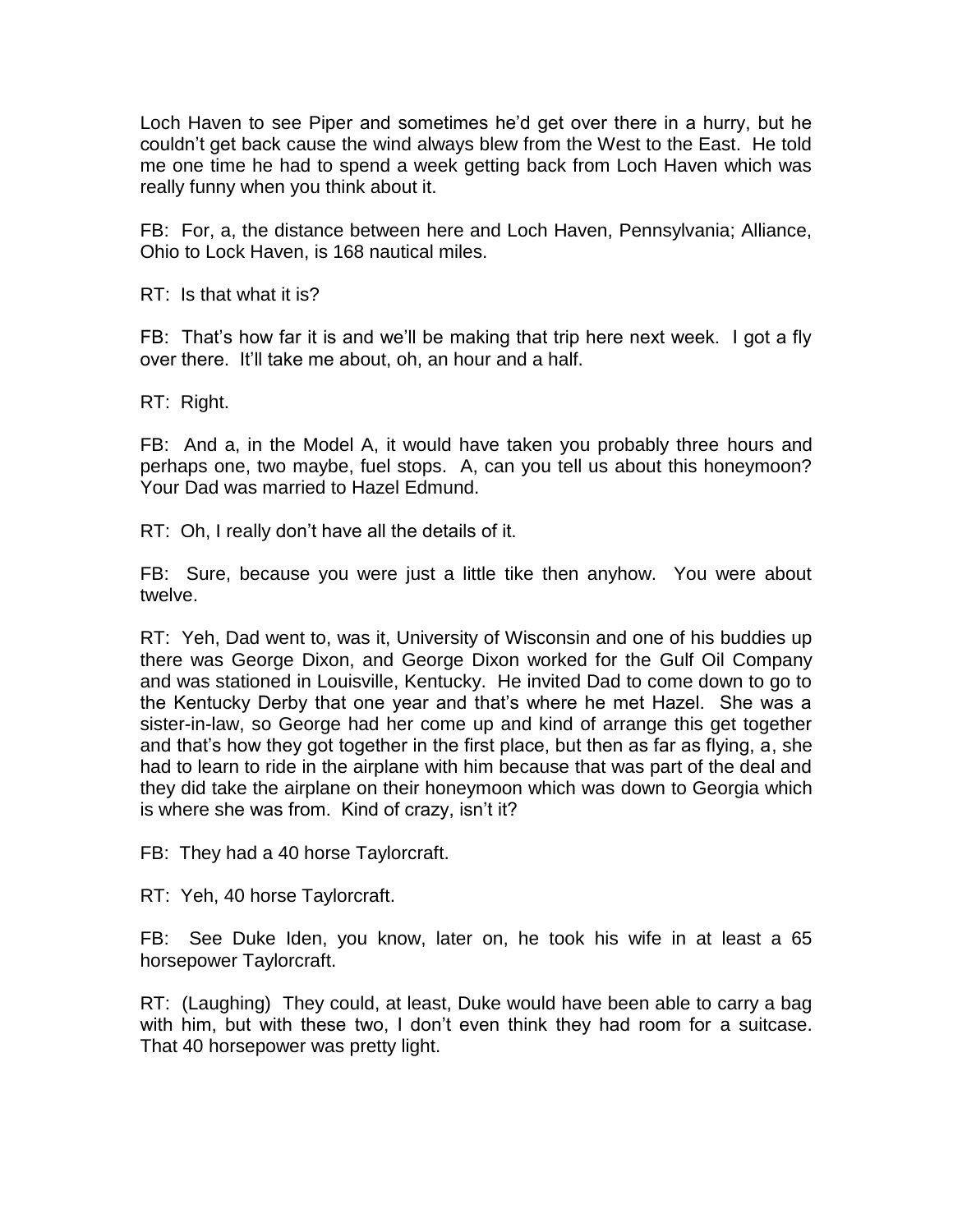FB: Now whatever happened to the hangar and the airplane, to your knowledge?

RT: The hangar was, like I said, it was out right next to the factory at Taylorcraft, remember?

FB: Well, no.

RT: Well, you didn't see…

FB: You and I have to go out there and you are going to show me that spot.

RT: And then in some of the pictures, you can see in the later pictures, they moved his hangar across the field over by the woods on the east end—or east side and that was the last before they tore it down.

FB: So a when Taylorcraft a, gave up in 1946-47 out there, they filed a bankruptcy and it was taken over by Armour and Company, at that point in time, that hangar was still there.

RT: It was?

FB: A, to your knowledge, was it there over…?

RT: As far as I know. I don't know what the period of time was.

FB: Now when and why did your Dad sell the airplane?

RT: Oh, he got to the point where his vision was bothering him. His depth perception and he told me he said he just had to quit and he, I don't know how he sold it, he must have gone through somebody, but some guy from Mexico came up and, and went out and got a check ride in the thing and so forth and that was the end of the Taylorcraft. He took it back to Mexico as far as I'm con—I know.

FB: We're gonna try to trace that.

RT: Yeh, that'd be fun to do it.

FB: Sure. The old Tcraft's down in Mexico somewhere.

RT: Do you have a picture of the number on that thing?

FB: Yeh, I'm gonna come up with that and then do you have log books down at the office that would show that maybe—your Dad's log books?

RT: No.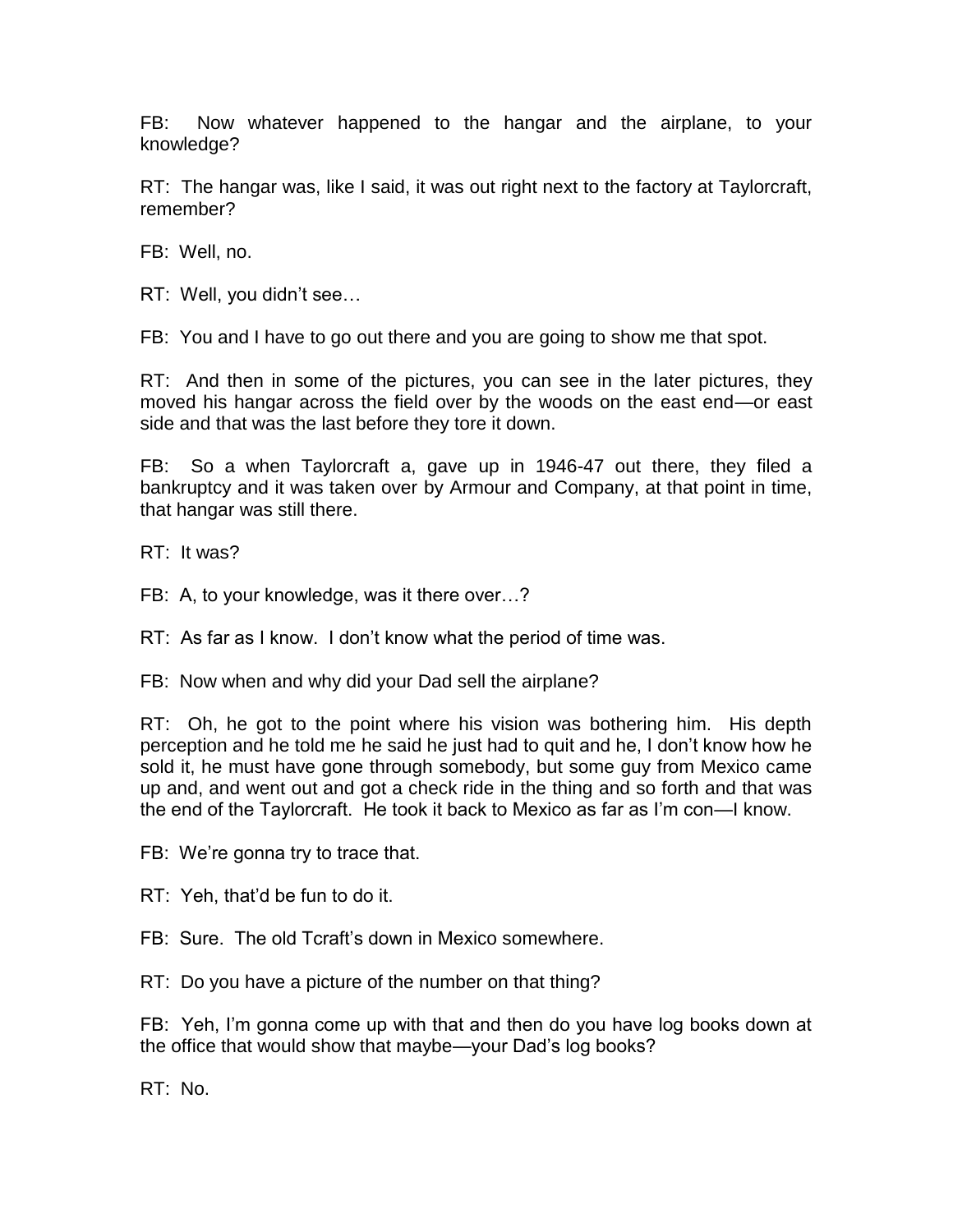FB: These were some of the things that we were going to catch up on from the last time.

RT: Even my own log books. I was looking last night trying to figure out what period of time we used to fly up to North Bay to go fishing in Memorial Day.

FB: Okay.

RT: Remember that Canadian we ran into last week?

FB: Yes.

RT: Well, anyway, '55 and '57 was the two times I can find in my log books.

FB: That you would fly up to North Bay.

RT: Yeh, we flew to North Bay.

FB: Hey, Tolly, let's go back on something now because it's quite interesting. The original model airplane flying club that was around Alliance here; you had some stories of that.

RT: We all built, a lot of my friends and myself, we used to build these stick airplanes where you put pins in on a piece of cardboard and glued the pieces together and put paper covering on them and so forth, but the model airplane club I joined was actually formed at the YMCA.

FB: Do you know if Lyle Crist was in on that?

RT: Lyle Crist probably was, but I can't remember. I remember Lyle was into the motor powered…

FB: Yes.

RT: …home, home builds.

FB: Yes.

RT: And radio-controlled—he started in on that and Lyle had some beautiful models of different airplanes. He actually had that Taylorcraft model, too, at one time, that Bob, I don't know who built it—it was perfectly symmetrical and it wasn't flyable. This was a wood model—a mock up that Lyle had.

FB: Because Lyle tells about the model club and going out to competitions in Indiana.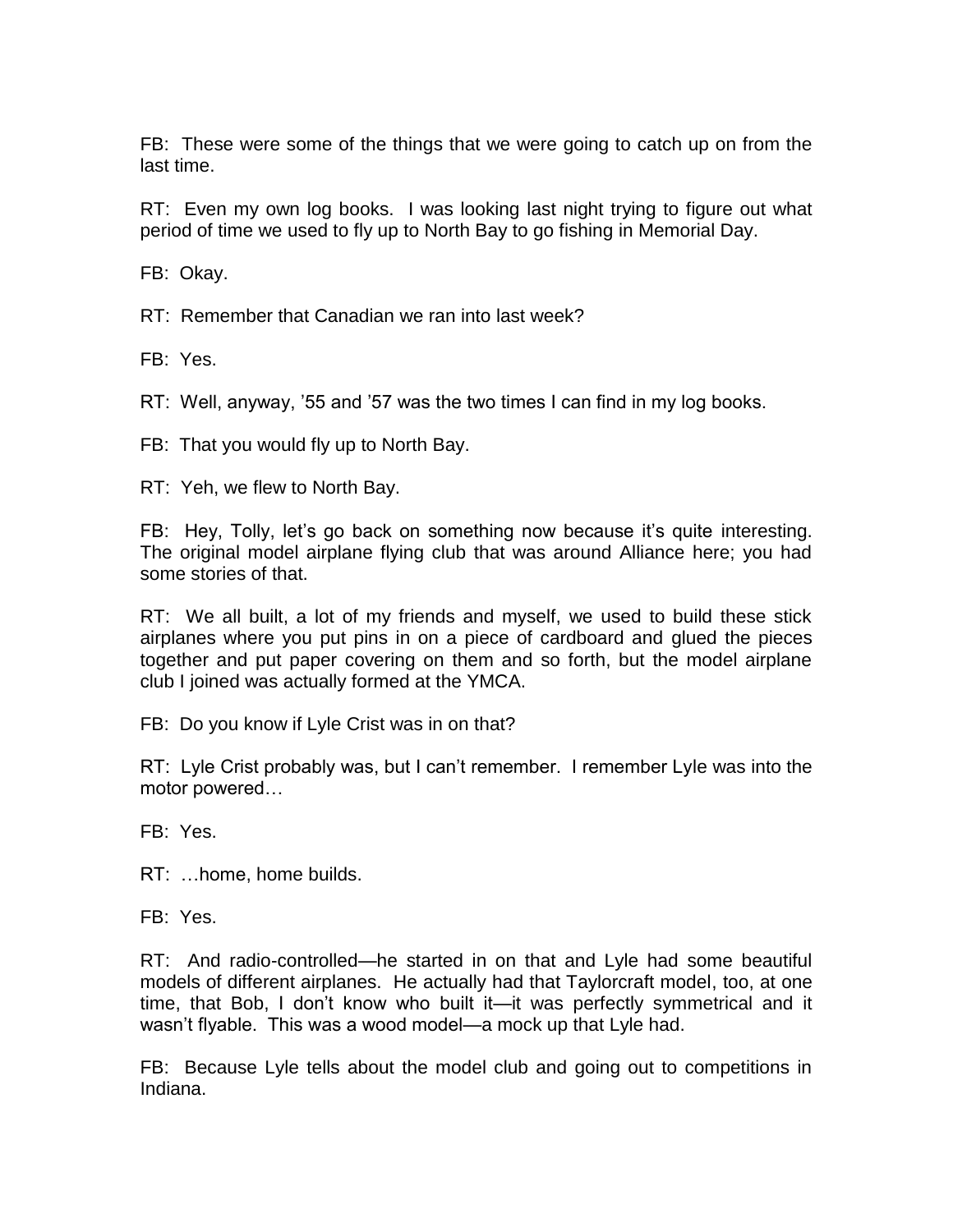RT: Oh yeh, he really was into it. Really, big time.

FB: Really into Wakefield models, they call it.

RT: But the club I was in, we had to have…

FB: It was at the Y.

RT: It was at the Y and we had to have rubber band wind up models and it had to be able to fly at least 20 feet which was across the big room upstairs in the Y.

- FB: What year was this now?
- RT: Oh gosh, you would ask me that. I have no idea.
- FB: Again, just relate to your age. How old were you?
- RT: Oh, I suppose I was 15, 16.
- FB: Okay. Was this prior to you going in the service?
- RT: Oh, yeh.
- FB: Okay.
- RT: The service thing came at about 17.
- FB: Okay, so let's talk about your service experiences.

RT: (Laughing) Oh, gee, well, they came to the high school and gave a big lecture to all the graduating seniors that would be—behoove us to join the Army or the Navy or whatever, you know, the big promotional deal by the Government. So all my buddies enlisted and so I did too, and we had to go to Cleveland and get physicals and all that sort of riot, and it was—you didn't get much choice what you went into—as what they needed, and I got into what they call the ASTP— Army Specialized Training Program—which was supposedly to send you to college for six months and get a year's training in six months and then on to officer's training school. Well, by the time we got through with the college thing,- by the way I went to Purdue—and some of my buddies from Alliance ended up at Indiana, and we went through that and they said, "Well we don't need anymore officers, so you're now cannon fodder," and they shipped us all to Fort Knox and we ended up down there driving tanks and whatever else they wanted us to do. And that's how we started out in the service. So you go through basic training and all that so forth, and the war was winding down in Europe about that time, and I got an emergency furlough to come home because my Grandfather was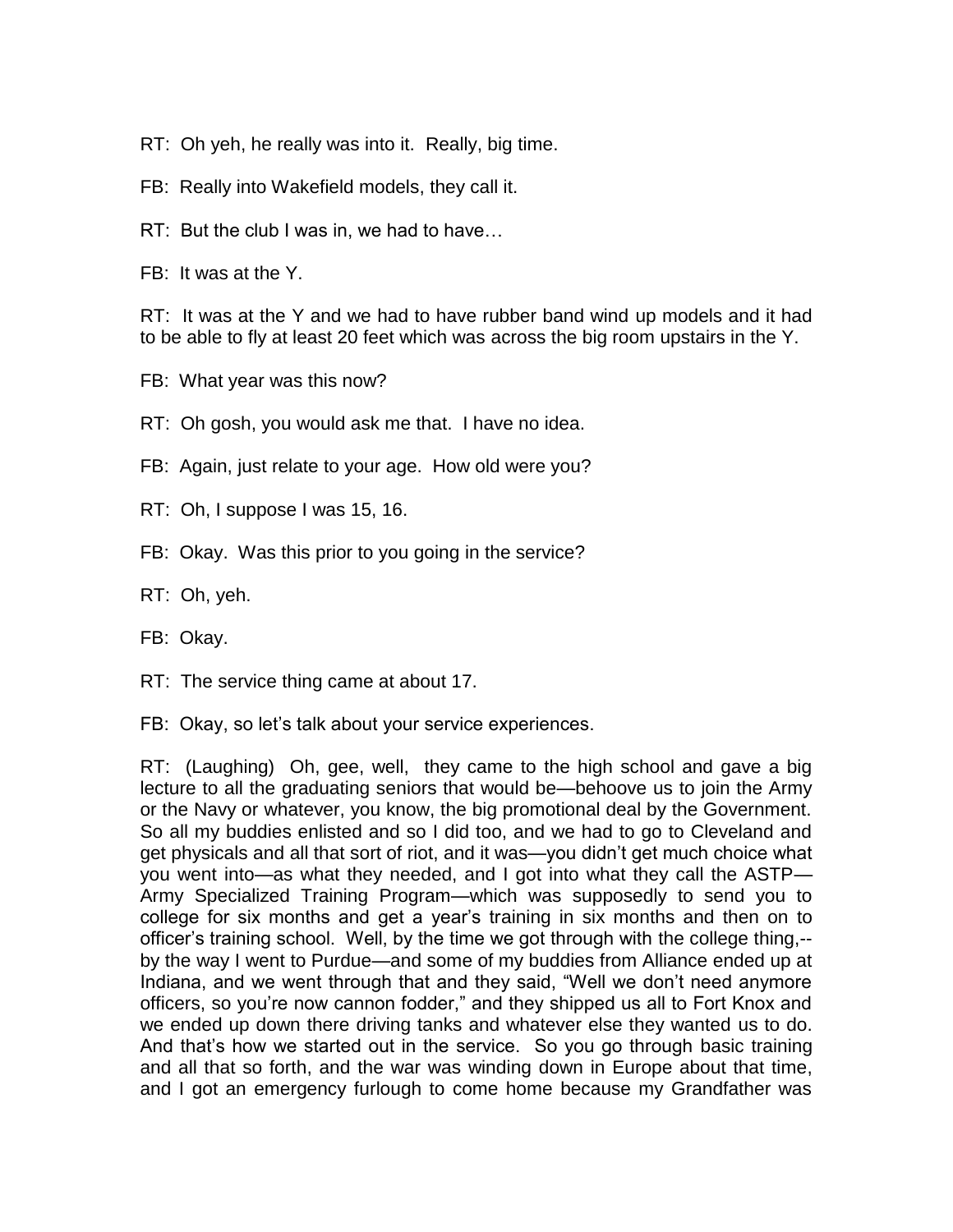dying and I was taking the week to come back here to see him, which was the best thing I ever did—penalized me when I went back to Fort Knox and I had to go through basic all over again the second time. This is not fun. (Laughing) Anyway, after that they didn't know what to do with us so they shipped us off to California. You're now gonna go through basic again for the third time only with amphibious tractors. So we did all our maneuvers in Monterey Bay, and we had great time running around out there running into sailors and so actually climbed a submarine one night while we're on maneuvers with this tractor—the Caterpillar—took out a piling at Pacific Grove and this was in the Monterey Peninsula section in there. So we had some great times in California, but it was horrible. You sleep on the beach, rained every day. They call it, they call it heavy dew, back here we call it rain and it was just something else. The fog would roll in and so forth, but that was basically it and then finally we loaded on the ships in San Francisco to go someplace—we had no idea where—turned out later, we found out it we were the invasion force for Japan, and thank goodness, old Harry dropped the bomb, because they turned us around and came back to San Francisco and that was the end of it, except they said to me—well they told us all that if we wanted to re-enlist since the war was over—we could pick whatever branch of the service we wanted and I said, "Gee I'd like to get in the Air Force." So we went up to re-enlist and I tried to get in the Air Force and the guy noticed I had a defect in my arm and he says, "You don't want to go in the Army again, don't you. Wouldn't you like to go back to college?" And I said, "Yeh, that'd be nice." So the officer in charge of the hospital said, "Well, we'll reject you and give you a medical discharge and you can go back to school." And that's how I came back home. I got out. I was lucky. Some of the other poor guys were going on a 30-mile road march the day I left.

- FB: Now what year was that?
- RT: That would have been '45.
- FB: Yep. The war's over and Tolly didn't get to beat Japan.
- RT: No, I didn't get to go to Japan. I was all…
- FB: Back you came.

RT: I was all upset, but a fun thing that I had while I was in the service, I had my student private license—er student pilot's license—and every place I would go, like Fort Knox, I'd go in Louisville and rent an airplane. I could go putter around in a Taylorcraft, if I found one and it was great. Fort Ord, California, I'd rent a little cub or a champ out there and go flying up over the mountains and wave at the—the fire guys sitting on a platform up on top a mountain someplace.

FB: We covered that in the first interview…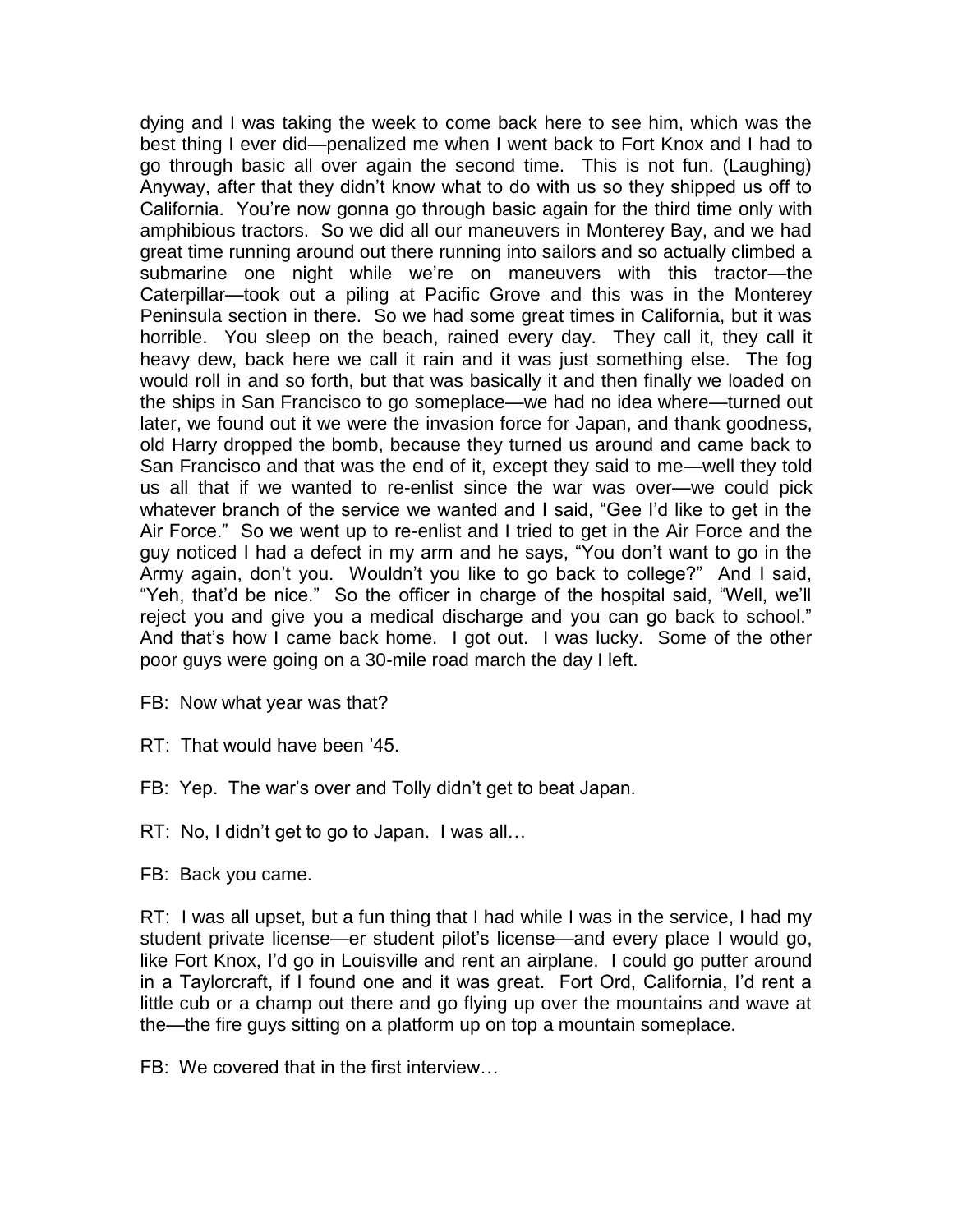RT: Yeh.

FB: …but, let's repeat it this time. Where and when did you learn to fly—from whom?

RT: Well, I started at Miller Field, a no I didn't. I started at Martin Field in Canton and had Bob Kepler and Noah Sharp for instructors and they were teaching the cadets from Mount Union at that time that were, um, Air Force people and so they'd take some time out after their day with the government to teach civilians afterwards so I'd go over and get a half hour every now and then. It was kind of fun. But then during the war or during the time in the service, like I told you, I was renting an airplane, I'd go putting around, I'd even—I think I was even down cross at Arkansas one time for some reason or other.

FB: Wow.

RT: I rented a Taylorcraft.

FB: Then you came home, and that's where you completed your other pilot's certificates.

RT: After the—after I got discharged, I decided I better see…

FB: Tell us about that.

RT: Well, then I went out to see old Russ, Russ Miller, and he said, "Well why don't you study this book and come back and see me and we'll go through this (laughing), this training for the written part." Which I did. I came back the next day and he says, "You flunked, so take the book back home and study it some more." So anyway, after a couple times of flunking, Russ finally got me passed on the written part and he says, "Now we gotta go flying," and he says, "This is what you're gonna do," and so forth, but getting your check out with Russ was great because he didn't just check you and say you pass or you fail, he actually gave you lessons and told you what to do. 'Cause I'll never forget my spins, which we had to do in those days, and Russ said, "I want you to make two spins to the right and then we're gonna do two spins to the left." So I come out of it and I said, "Well, how was that?" And he says, "Fine, but you did eight spins," and he says, "Now we're gonna go back up and I'll show you how to do it the right way." Anyway, that's how I got my check ride for my private license.

FB: Someday, when I interview myself, or course, I got my private and my commercial from Russ Miller.

RT: Did you?

FB: And it was a learning experience.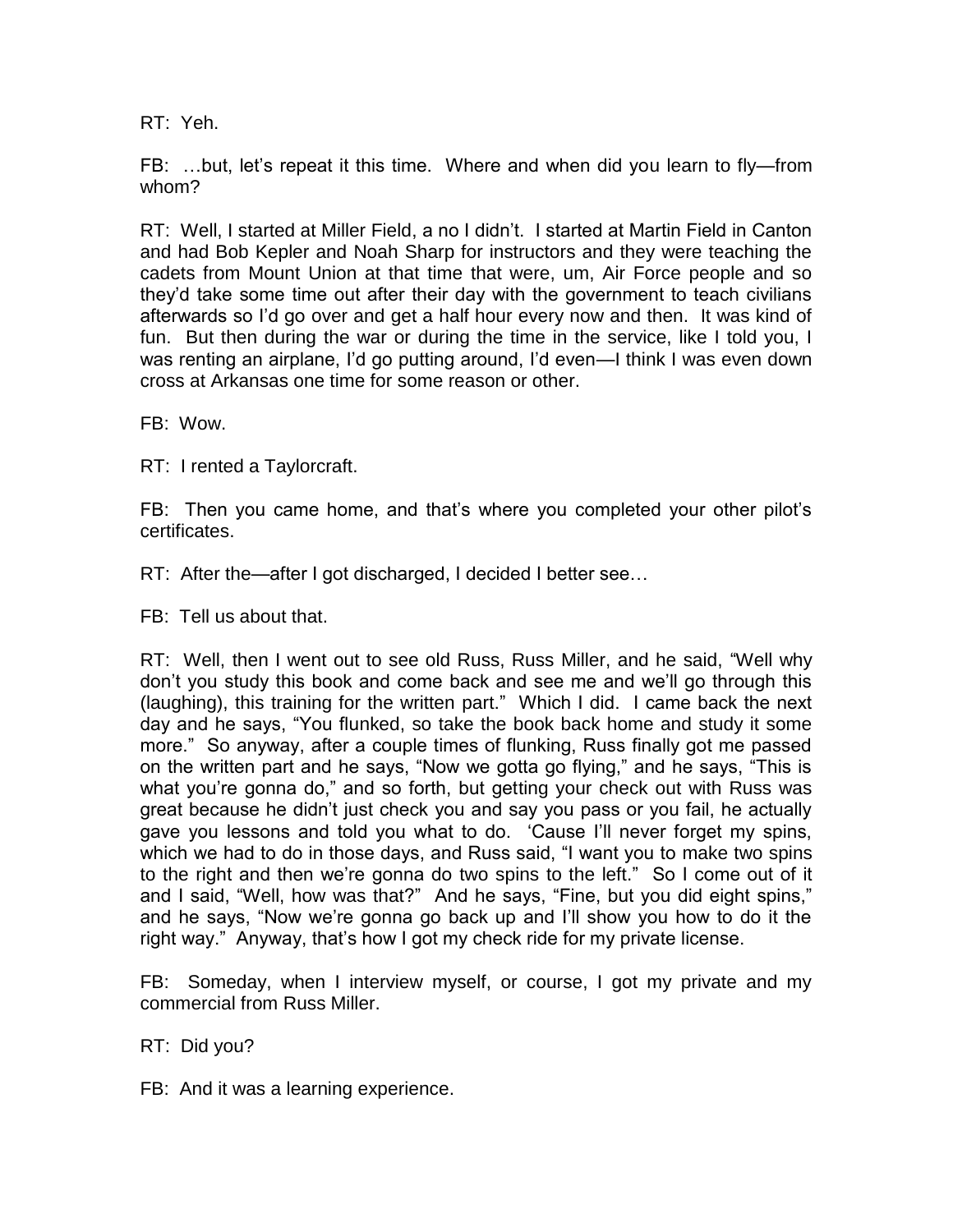RT: Oh, he was…

FB: The whole time. He was not only going by the book, but he was also…

RT: Teaching.

FB: …Teaching me things that he knew from his experiences. Now let's talk about some of these experiences. You went ahead and got your private then.

RT: Yeh.

FB: …And then you had numerous airplanes which that could fill a whole tape, but let's go to these excursions where you would go up into Canada in the mid '50s and who would go with you and what would you do up there.

RT: I think it was even later than the '50s. I don't know. Every Memorial Day well, I'm trying—yeh, Memorial Day—we'd go up to North Bay to go fishing.

FB: Who would be a typical partner with you?

RT: I'm trying to remember who I took with me. This started really with Ray DeVille from Canton, 'cause Ray was going back and forth up there doing this fishing and he knew a lot of these places to go and he introduced me to a lot of people that were doing the same thing. So I got a few friends from Alliance to go with me and I'm trying to remember who it was. A, I can't really recall. I remember one time I got a bunch of guys and John Teeple was one of them, but John didn't fly with me. He said, "No, I won't fly with you, but I'll drive up."

FB: (Laughing)

RT: So John and some—a couple other guys drove up and pulled a little boat behind them. I think, I think Glen Burton was with him. So this is some of the old group that we'd go up. So it got to be a tradition, every Memorial Day we'd fly to North Bay, take a cab down the hill to Trout Lake and get to Tupper's Landing and this guy put us in an old Beaver and fly us across, across the lake, Nipissing, and we ended up at the mouth of the French River. It was a lot of fun. I looked forward to that every year. The time involved was just phenomenal when you think about it 'cause we could, I could leave Alliance and in five hours be staying in that lodge in the French River up there. That's how short a time it was by flying, and in those days you could just fly across Erie, Pennsylvania, file for customs in the air, and they'd be waiting for you when you got to North Bay. Today I think it is a little different.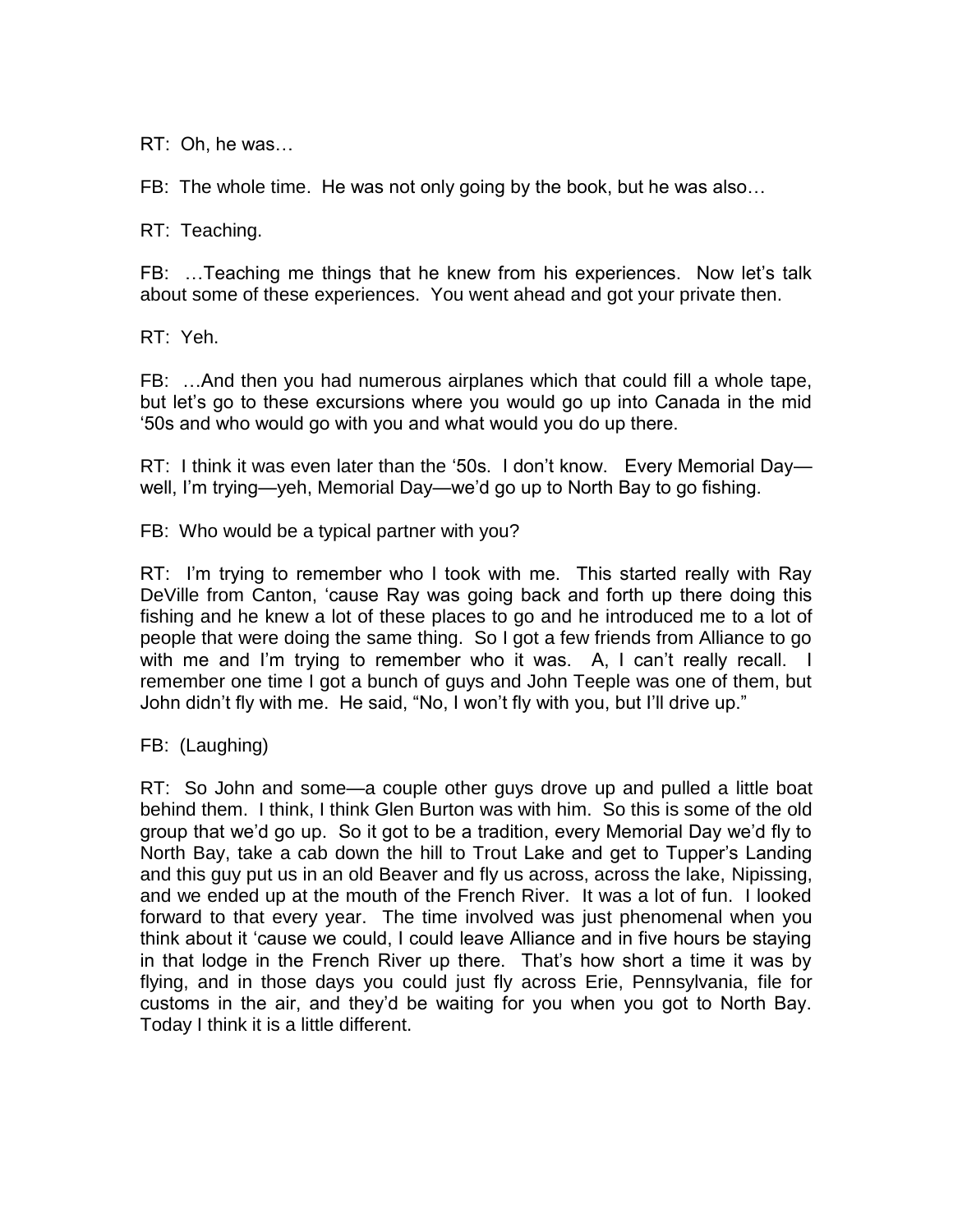FB: Yes, it's a wee bit different. Most people have a Can pass and in my opinion, it's much easier to go into Canada than it is to come back into the United States.

RT: In this country.

FB: You really get checked out back here, and I always tell them, "I'm not the enemy," but, a, that's another story.

RT: That's another story.

FB: Tolly, back here in Alliance, Ohio now the Tolerton name has been known forever and you, with the Chamber of Commerce we had the Jaycees, Junior Chamber of Commerce. Can you relate to some of your experiences there?

RT: Well, let's see, the Jaycees I started when I was in my 20's—early 20's and I was working for my Dad in the lumber business and he thought it would be good to get involved in civic duties, and I joined the Jaycees which was more of a—we did a lot of good things for the town, I mean it was, it wasn't just like the regular Lions or Rotary and so forth, but we built things. We built a pavilion out at Silver Park and we paid for it through donations that we got through fireworks and things like that that we put on the Fourth of July. We did the Halloween parade. We sold Christmas trees—that was another flying story.

FB: Yes.

RT: (Laughing) At Christmas time, and we did a lot of things just to promote the City of Alliance and I got involved in the aviation thing through it. They put me up for State Aviation Chairman and I got elected to that position and every month I had to go around to a different group and give a talk, prepare the things at the annual convention and so forth. It was a, it was great 'cause I got to meet a lot of people. In fact the Governor Laoshy and Max Conrad, the guy that was flying from capital to capital all around the United States all were in Columbus one time and I got to be there as a dignitary with that group.

FB: Yearwise, we're looking there at the late '40s, early '50s perhaps?

RT: I would say so, yeh.

FB: And a, explain this again now; you were the chairman of an aviation committee that was at the state level of the Jaycees…

RT: State level of the Jaycees, right, and it was a lot of fun 'cause you got to meet a lot of people and it was—in fact it was kind of funny, I wanted to get on the Board of Directors of the Jaycees in Alliance, and they didn't have time for me, but I could do a state job with no problem.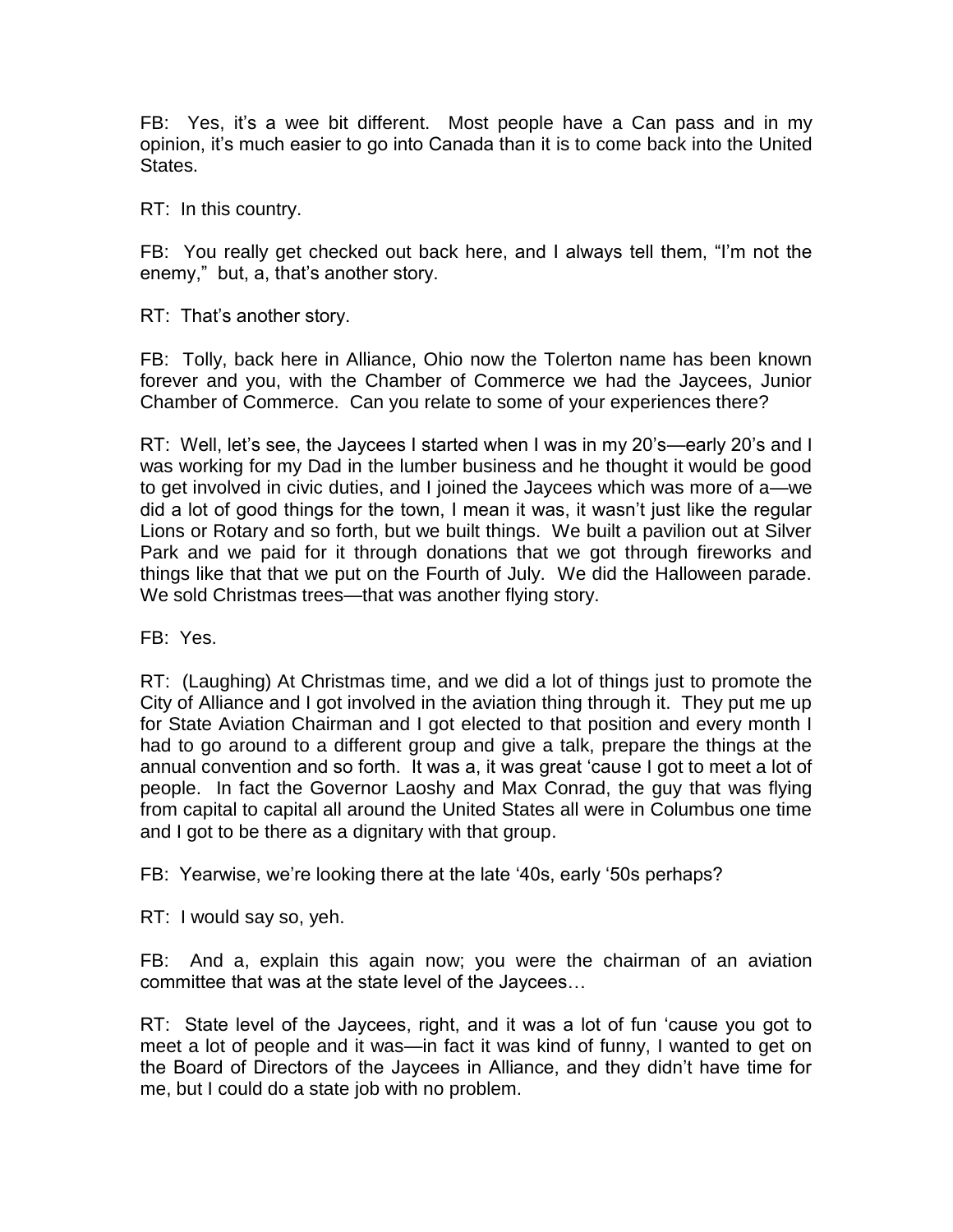FB: Do you recall any of the prominent members of the Jaycees back then?

RT: Well, they had different groups. Doc Ewing was one of them.

FB: Okay.

RT: And Leo Grove was in the Jaycees. John Teeple, the barbers—I called them the barbers because Bob Lolly…

FB: Oh, Yes.

RT: …And his, who was his brother-in-law, Erchick or Ermlich—Erchick, I think it was. Anyway, the barber group and the real estate group and Ray Snyder was an insurance guy—that was—and Bruce Brandon. Shoot, everyone in town who worked downtown on Main Street was involved in the Jaycees in those days. Mel Slusser, who ran Sears and Roebuck, he was the assistant manager, I should say, but we had quite a group. It was a lot of fun as well as work and we did a lot of work. The people don't realize how much the Jaycees did in those days. I don't even think they're in Alliance anymore, are they?

FB: I'm gonna have to get back on that. I believe that at one time they disbanded and then they started up again, but I don't know whether they're operating or not.

RT: Yeh, it's a good organization and, oh and then Moushey, Charlie Moushey was in it.

FB: Sure.

RT: The age of retirement—you wish you were forced to retire—was 35.

FB: That's right. You became, what, an Old Rooster?

RT: You were an exhausted rooster.

FB: (Laughing) Exhausted rooster.

RT: At that point. So I finally stuck it out 'til I was exhausted and that's what was so funny, when I was telling I was trying to get on the Board and they didn't have time for me, but the last year I was in the Jaycees, at one of the meetings, they gave awards out. Well, I got an award for the do nothing award for that year and I never forget it. I got up and says, "Thank you. After all these years, I finally got recognized." (Both laughing) For the do nothing award. That was the last year in that…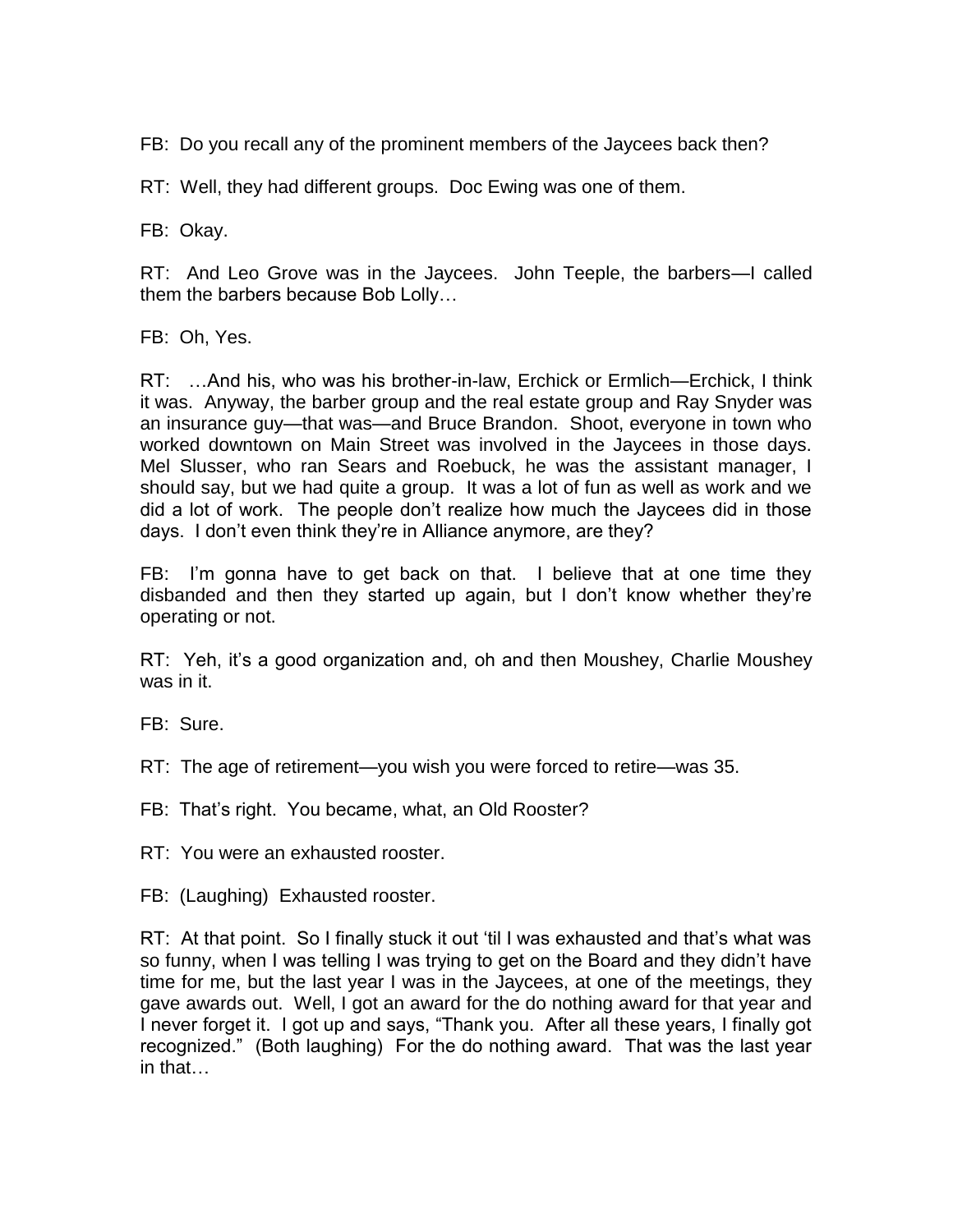FB: Did you belong to some of the other service clubs; Lions, Ruritans, Rotary?

RT: Yes, I was in the Rotary Club then after that.

FB: You were in Rotary?

RT: Yeh, actually my Father wanted me to get involved in one of the city organizations and it was good. I think the Rotary is great, but the only problem I had was Rotary—it was at noon and if you didn't make it, you had to make it up some place and you had—and I would be busy with customers in our store down there. We were in that retail lumber, you know, at that time, and I said, "How can I get out of here at noon to go to Rotary Club and it was terrible to tell some customer, "I'm sorry, but I gotta go to lunch." And then in a half an hour they gave us a full course meal. We were meeting at the Country Club then and so I call it the hurry up and burp club because you had to eat real fast. Tony Gates, who would be running the singing and, and it was a riot, but we, we had a good time in the few years I was in the Rotary also, but I finally had to just back out and say, "I just can't make those meetings." It was killing me.

FB: Tolly, we might as well get at it. Let's talk about the Tolerton Lumber Company and that tremendous fire that happened down there.

RT: Oh, gosh.

FB: Now was your Dad still alive at that time?

RT: Yes.

FB: Okay.

RT: He was…

FB: Tell us about the Tolerton Lumber Company fire.

RT: Well, I'm trying to remember what year was it? In fact you came down and guarded the place for me one time.

FB: Yeh, I was…

RT: You were in the Alliance Police Department.

FB: The Alliance Police Department.

RT: Yeh.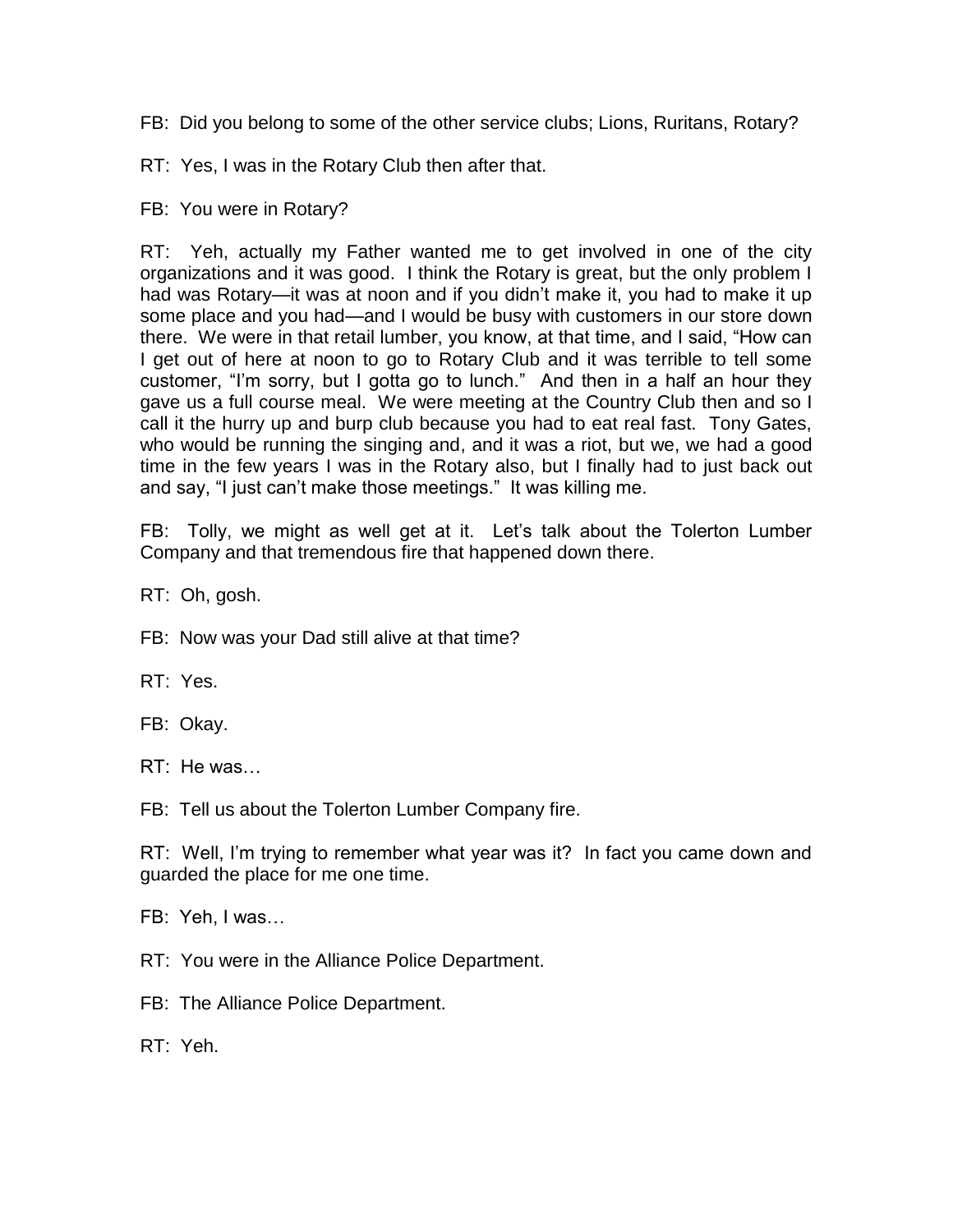FB: And I'm ashamed to say that it was the biggest, monumentist thing in your life, but I just barely recall even what we did down there.

RT: It shook me up pretty bad.

FB: But I just remember the fire

RT: I'm trying to remember. I don't…

FB: What was the final determination, I knew there was a disgruntled employee, as I recall.

RT: I don't think…

FB: It was an arson.

RT: Yeh, but I don't—I trying to remember whether my Dad was alive at that point. Dad passed away in '70. What year was the fire?

FB: Well, it had to have been after '66 when I came on the police department.

RT: Yeh.

FB: So I'm not even certain. We'll look that up.

RT: But, anyway, that's one of those things, but the fire happened on a weekend and believe it or not I was up at Put 'N Bay at a party. That was the weekend that they have their annual Christmas Party or New Year's Party up at Put 'N Bay.

FB: Oh, that's right.

RT: And Bill…

FB: And they have it early.

RT: Yeh, and Bill Jellison …

FB: Sure.

RT: ... had us come to one of the bars up there where we all got together and somebody called and said, "Would you like to know what's going on, but you're lumber yard's on fire." And they got me on the phone—in fact, no, Jellison called from down here and told me, and I said, "Well, what can I do from up here?" and he says, "Not much." He says, "When you get a chance, come home." Which I did and that's when I found the disastrous results. And fortunately, we had a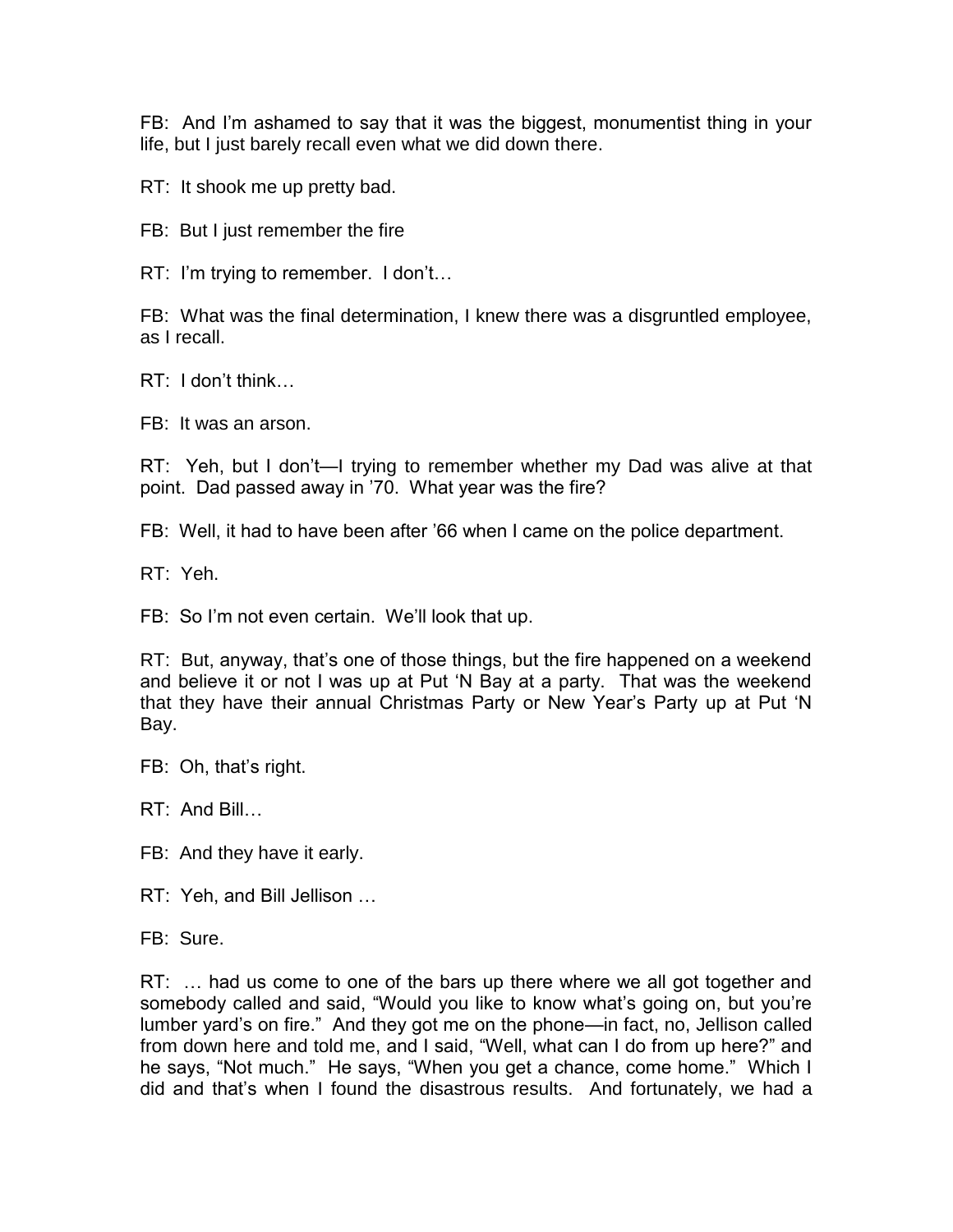sprinkler system in that plant that put out the fire in the mill part of it, so the part that burned basically was the retail lumber storage and it was out in the far end of the yard. It was pretty, pretty horrendous. They said they could see it for miles around, and it was started by a fellow, he wasn't really too, too much all there. He was a young fellow that was in one of our apartments for years and was brought up up there and he had had several jobs around town, but people were afraid to hire him because he wasn't quite a, normal, I should say. Any rate, he was out there playing with—he thought it'd be cool to build a fire to keep warm. It was in the winter as I remember, no it wasn't, it was in the summer, but he was playing with matches anyway and he started this thing burning. Then he was running around trying to help the firemen put the fire out. They put the poor guy in jail. Like I said, he wasn't all there, and he ended up in Massillon in the nut house over there where he proceeded to hang himself several years later.

FB: Oh, that's right. I'd forgotten about that.

RT: Yeh.

FB: Ashamed to say, I can't even remember his name,…

RT: I can't either.

FB: … but it's in the history of Alliance.

RT: Yeh, it was shame. It was a heck of a fire. I felt sorry for the guy afterwards.

FB: And, a…

RT: He didn't do it maliciously.

FB: Tolerton Lumber recovered from that.

RT: We…

FB: … on a smaller scale or what…

RT: Well, basically, we were more in manufacturing at that time anyway—and that's the mill part.

FB: Yeh, the mill part.

RT: It was still going. It was…

FB: For those …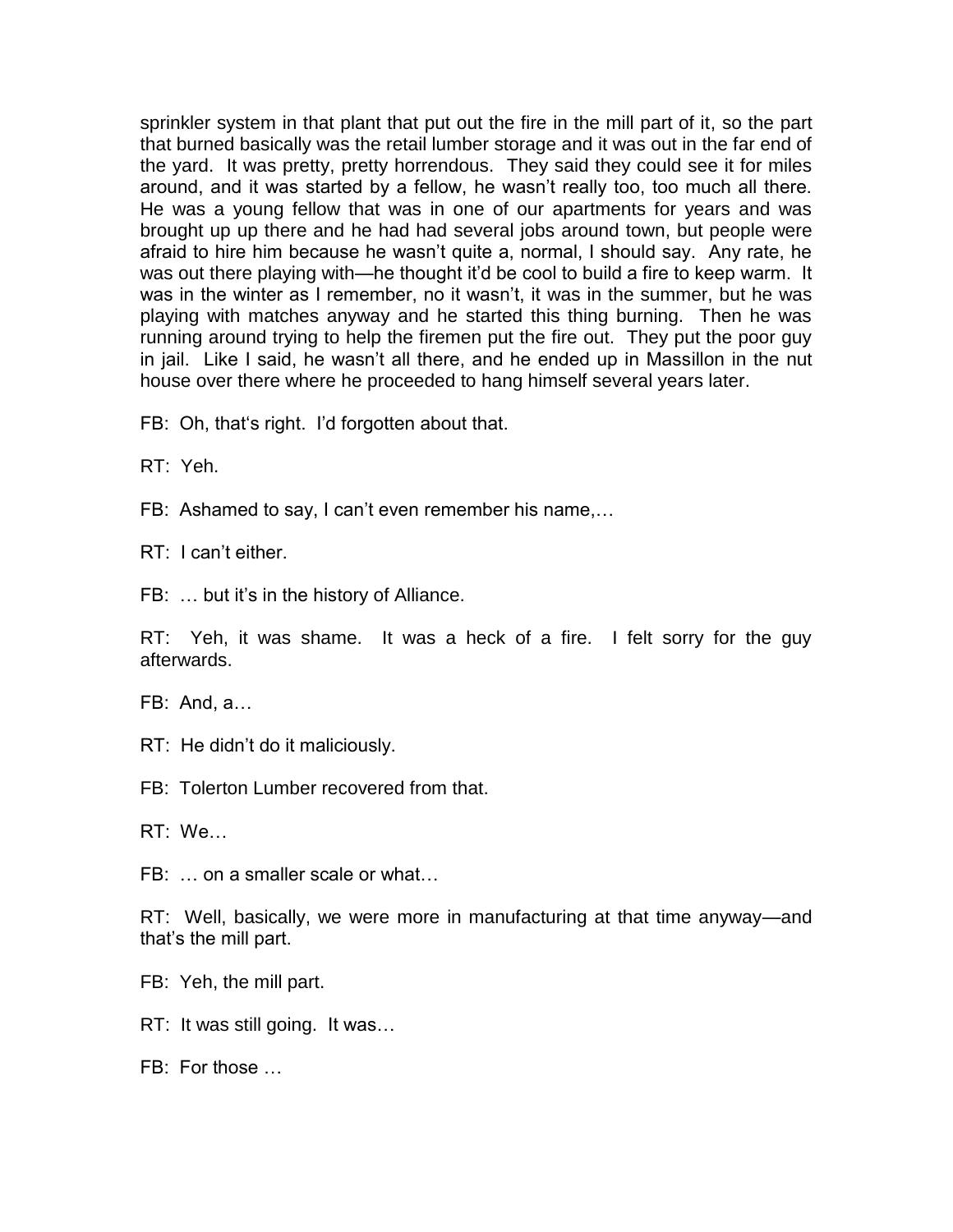RT: It was capable and it was fine, but as far as the retail, that was about the beginning of the end of the retail.

FB: Yeh, for those that will be looking at this 50 years from now, Tolerton Lumber was down on Freedom Avenue and Freedom and Fifth where the railroad underpass is, and it just was a couple blocks there, three blocks maybe, and you at the moment are running the offices down there in the Ski Shack.

RT: Yeh.

FB: So. Somehow you got into skiing, Tolly.

RT: Well…

FB: How did that happen?

RT: It was a relief from the headache of the lumber business, let's put it that way. It was a hobby that got out of hand, I tell people, and basically it was a lot of fun and my Dad said, "Well, if you want to do something in the wintertime." We weren't doing anything else to speak of, the lumber business, as you know, is kind of dead in the, in the wintertime. People aren't out there building houses, but I started this on my own as kind of a sideline to boost up the lumber sales and so forth.

FB: What year was that that you got into the skiing?

RT: Oh gosh that was also—about in the '70s, late '60s, early '70s.

FB: And you had friends back you had one, I remember, Mr. Porter.

RT: Bill Porter was the one that really got me started skiing. He was Superintendent at Marlington School and he says, "I heard about a ski slope down here in the, a, Robertsville." Come to think of it, it wasn't Bill. Do you know who actually started me? It was Bob Rodman.

FB: Oh, okay.

RT: And Bob Rodman's the one that told me to go down there, and Porter came along a little, little later, but Bob went down there and said, "Let's go down and see what this place is all about." We went down one day and here they're skiing up and down this hill on Bob Starkey's farm, and he said, "How do you get into this club?" So we signed up to join the club. I paid my dues and Rodman backed out and never did, never did show up. So I was in the ski club and that's how it all started, and then I ran into Porter not too long after that, and he said, "Well, we can go down there." And back in those days you remember we had a lot of snow on the ground.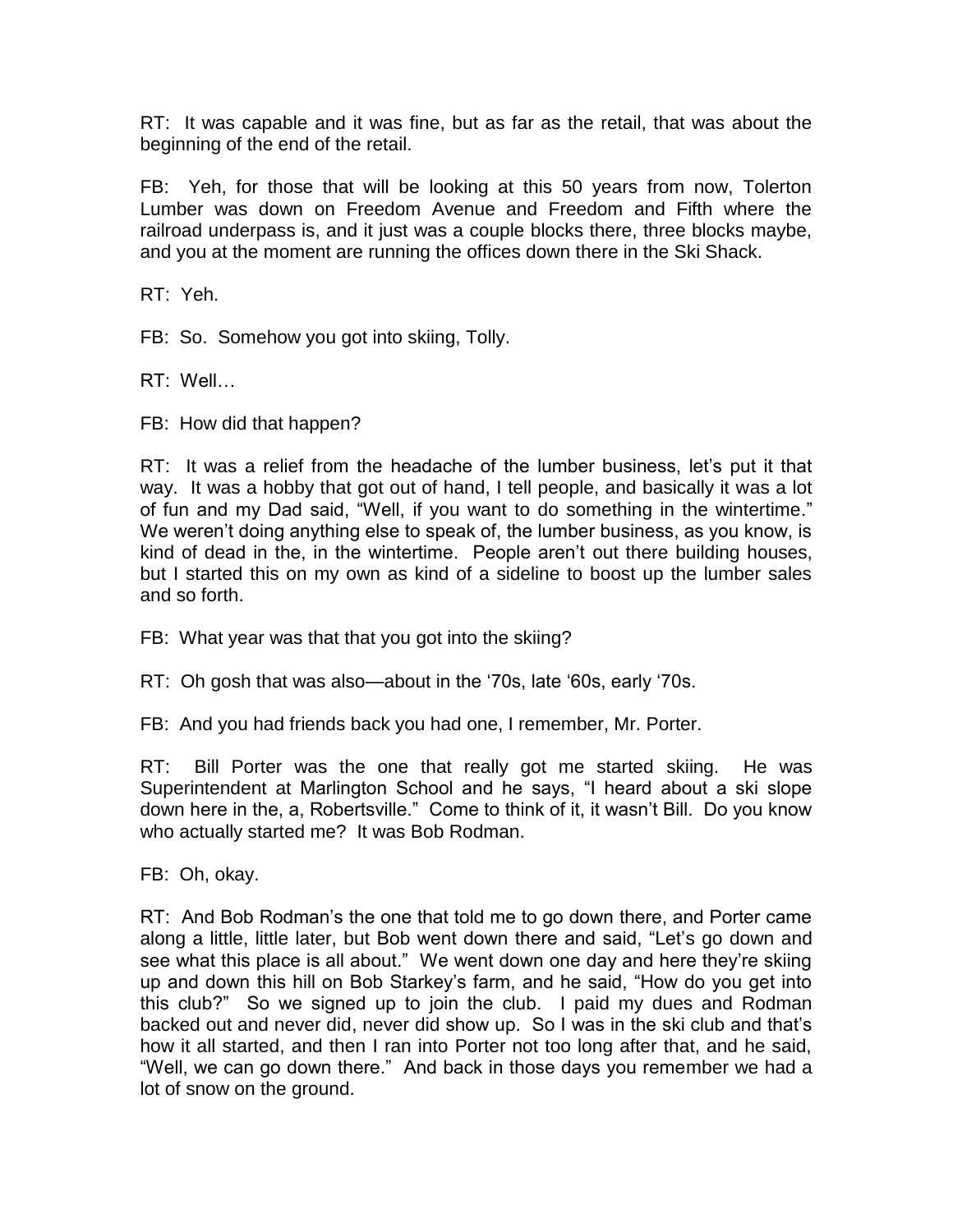FB: Oh, yes, and Bill Porter, of course, at one point in time, had a Stinson out at our place and a, the Barber Airport, and I remember going out with him and taking photographs of shadows on the north side of slopes all over Northeastern Ohio.

RT: Is that right?

FB: Yeh, he was wanting to put in his own ski slope.

RT: He also put in a slope behind his house. See Porter had a house out on Mountview and he decided, in fact, to this day, I tell people that was the one and only I ever heard of pony tow, instead of a rope tow, he had a pony and his, his daughters would ride the pony up and down the hill and pull the kids up with ropes from the back of the pony. They'd stick it under the saddle and somehow, anyway, I told Porter he was famous for starting a pony tow.

FB: Well, I'm gonna have to go out and check that out.

RT: (Laughing)

FB: Bill Bosser was out there and a, and a…

RT: France lived down on the corner there.

FB: Yeh, France, and Mr. Ammet and Mr. Blumenstiel were out there.

RT: The lawyer, Blumenstiel, was above him, and he's the one that got after Porter for landing his airplane out there one day.

FB: Oh, that's right.

RT: Yeh, he was taxiing down the street, and Bud didn't think that was too funny. (Laughing)

FB: Well, I landed a G-3 cub out there and…

RT: You did too?

FB: I think Jim Ammet and I went for a ride and maybe Jimmy Blumenstiel too.

RT: Oh my gosh, well. Those were the days. But Porter, with the skiing was great, in fact, he liked it so much that a, that we did a lot of it together and he also liked fishing so I went to Canada fishing with him in a airplane a couple of times cause we owned that blanket together.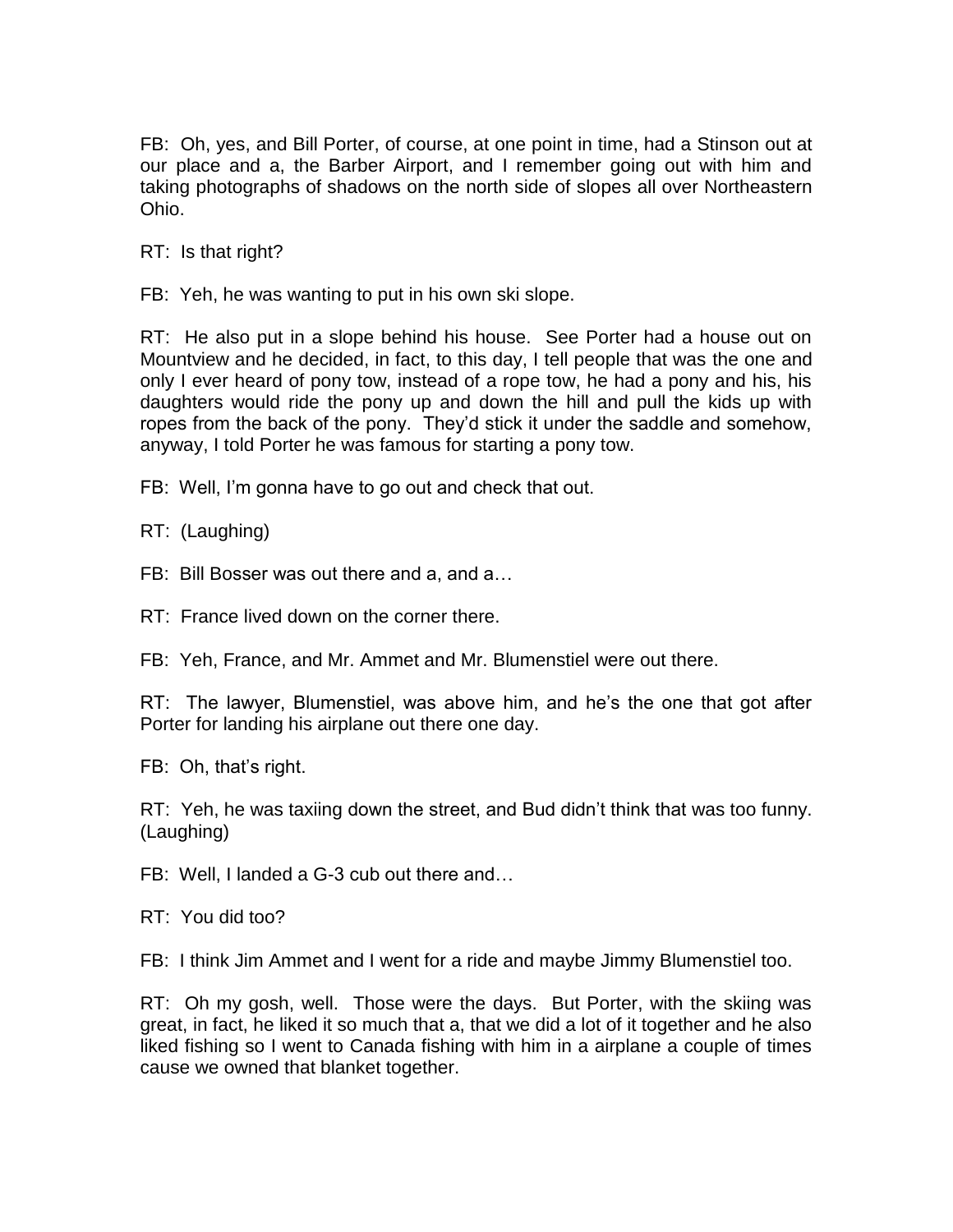FB: Well your Ski Shack is known all over, a, not only Northeastern Ohio, but Pennsylvania, just all over the place, and when did you really get that expanded and get going? It surprises me the things you have down there.

RT: (Laughing) Well it's not…

FB: What really kicked it off?

RT: I can't really tell you, it's just forty years of messing with it, I guess. It's a, the people you meet. And when you think of where skiers come from—all walks of life. I mean they could be plumbers, they could be doctors, they could be lawyers and they could be real estate people. It's just awesome, and anyway…

FB: Well, we've discussed your clients and it surprises me the complete range of people that ski.

RT: Oh, it is. Even cops.

FB: Even cops.

RT: (Laughing) I've got a few from North Canton that come over.

FB: Sure.

RT: And public officials, you know; judges and lawyers and so forth. It's, anyway, that's the one thing that kept me going. It was kind fun because I enjoy people, and I think that's probably the best part of the whole thing. As far as making money, I don't think our prices have always been low in order to get people to drive from Canton or Akron or wherever and a, if I could just make the overhead and, and a, cover my expenses, that's basically all it amounts to.

FB: Now you have a wonderful person down there with you, your wife, Joyce.

RT: Oh yeh.

FB: And Joyce is a private pilot. She owns her own airplane. Would you like to talk about Joyce a little bit? I know I'm putting you on the spot.

RT: Yeh, you are.

FB: Where does it start?

RT: Where do we go with Joyce? Well, we met skiing, believe it or not.

FB: Okay.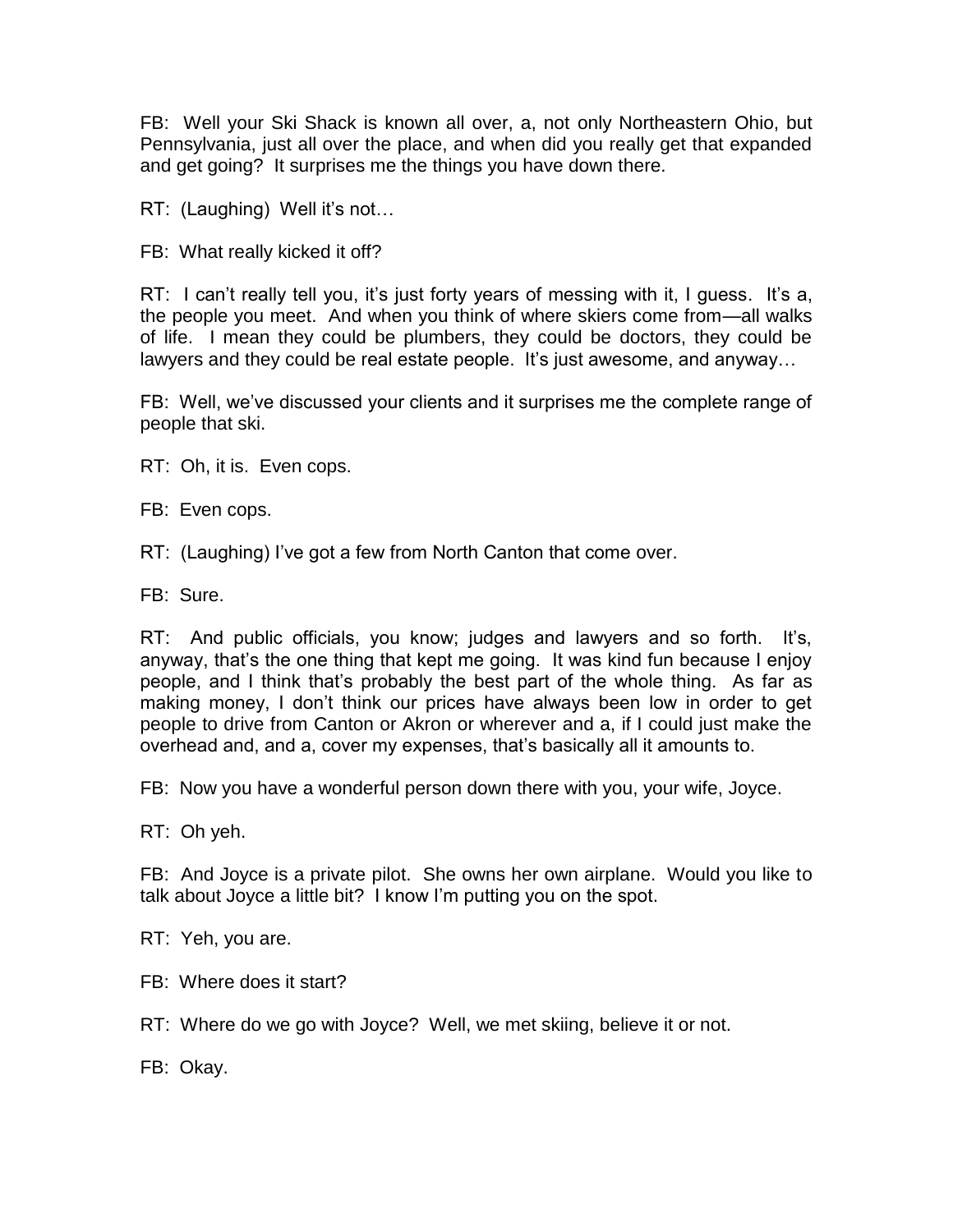RT: And a, well, we fell in love and it's been 22 years of just terrific bliss, and my only regret is that I wasn't younger when I met her.

FB: Yes.

RT: But, a, she has just fallen into so many things that I enjoy doing, including flying. I don't know whether—and golf.

FB: Oh, the golfing is amazing.

RT: Oh my gosh, yeh. Well, the first time I went golfing with Joyce, I said, "Why don't you just come along and pull my cart along with me and see what's happening," which she did, but she said why don't I hit a ball? So then she hit a couple balls and that was the end of that. And golf is just like everything else that ladies like to do, it's got a lot of style and class and different shopping places you can go to get clothes and everything to match so Joyce got into that. Then she got into skiing with me. Like I say, she had already learned when I met her, but, a, through me she got to improve quite a bit with a lot of different new techniques and at that time, I was teaching, too, and I did put in 15 years of teaching at Boston Mills; running back and forth every night after work to give a couple of lessons and so forth, and now Joyce is so good, I can't keep up with her. She's way ahead of me, and a lot of people are that I taught years ago.

FB: Now you two folks from Alliance, Ohio, have skied at some pretty big places around this country of ours.

RT: Yeh.

FB: Can you name some of those spots that you go to?

RT: Well, it'd be easier to name the ones I haven't been to yet.

FB: This is true.

RT: I—The only ones I haven't been to is the Canadian ones like Banff, Lake Louise, Blackcomb Whistler, and for some reason or another we just never got up there, but all the other ones from Aspen to Mammoth, California; Crested View, Colorado and the eastern slopes, a, I used to go to, but we kind of backed out that. Skiing in the east is difficult. You never can count on anything. One year, a terrific snow, just like going fishing. Like the guy will tell you, "You should have been here y—last week." And that's…

FB: Yeh.

RT: …the way the skiing is in the east. "You should have been here last week when we had snow, now it's rain and slush." And so, we've been to most of the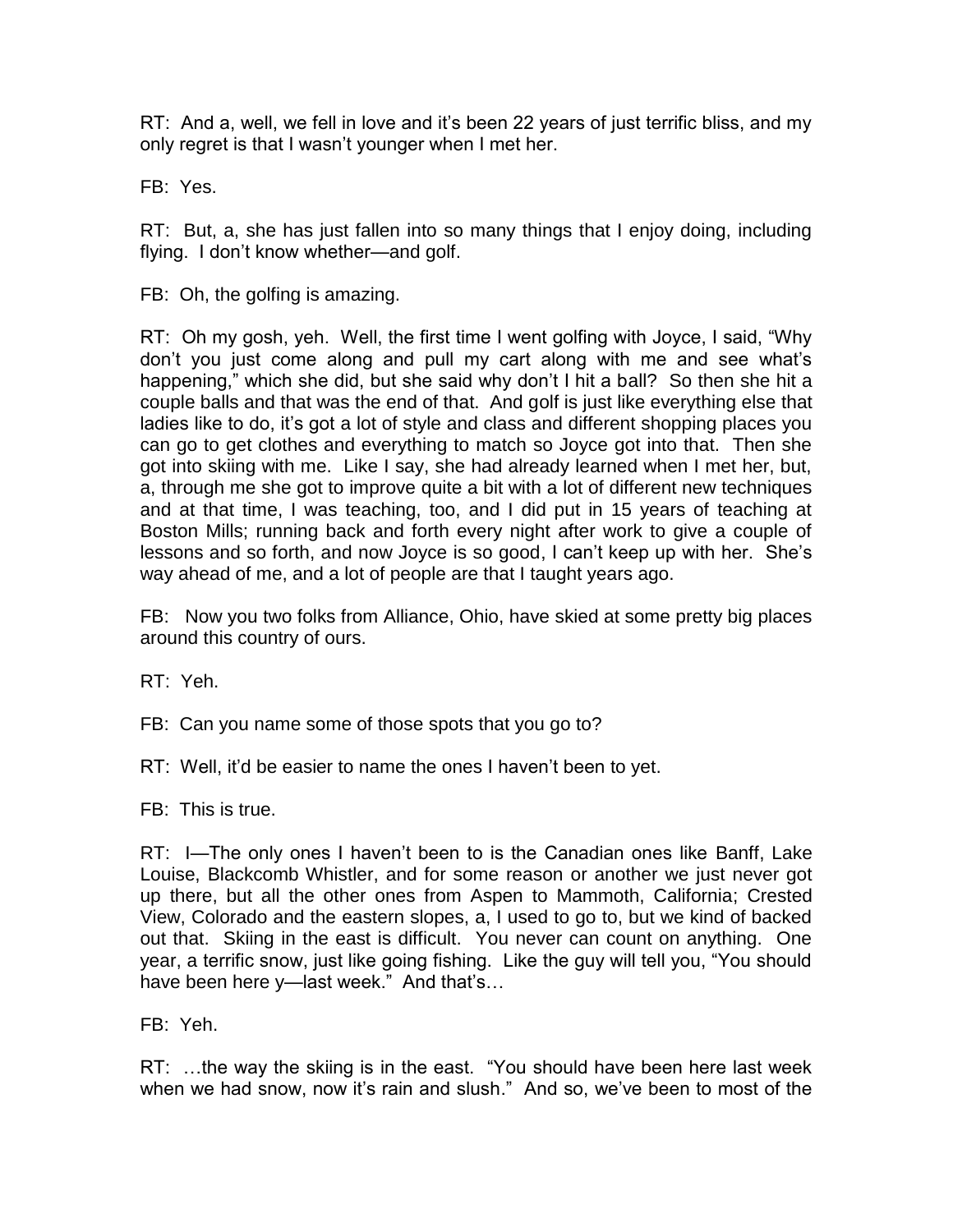eastern slopes. Joyce hasn't been to as many as I have, but we do love the out—the west and it's just beautiful, and there's so many places that are still open to people to go to that aren't crowded like the big resorts are. Anyway…

FB: We, a…

RT: I should get you on skis sometime.

FB: Oh, I did that years ago a wee bit, and at the moment, of course, I have this badly shattered ankle so that just takes care of that. I have a lot of, a lot of metal in there. Did you ever ski, a, over in Europe or anything like that?

RT: 1970.

FB: And you might get Ezio in on this.

RT: Ezio. (Both laughing) No he wasn't in on this.

FB: He wasn't in on this. Okay.

RT: No, actually, Brad Goris' dad, Glenn.

FB: Yes, Glenn Goris.

RT: A, and Brad was a little kid, let's say he was 16 or 17 going to, going high school at that time and studying French, and the Cleveland Metro Ski Council that we belong to through a club that we had joined, a, decided they were going to Courchevel in France, and he says, "Why don't we go on this thing?" And I said, "Well, I don't want to go." So, anyway, he twisted my arm. Somebody backed out of the enlistment and I got to go with them and probably was the greatest trip of my life. Two hundred fifty bucks from Cleveland to Geneva and down to Courchevel, oh, and for \$25.00 extra, they came to your door every morning and gave you breakfast in bed—kind of a continental breakfast. It was pretty tough.

FB: Wow.

RT: Yeh, and even in those days, that was phenomenal. Nobody could believe what the price it was, and I didn't go—oh and Mark Henschen went the next year, I think, on that thing. There was a lot of people from Alliance got involved in that. It was a terrific deal. The Alliance Ski Club was something. You know, Alliance High School was the first school that I knew of to have a ski club and today it's one of the only ones that doesn't have a ski club, and it's a shame.

FB: Marlington has one.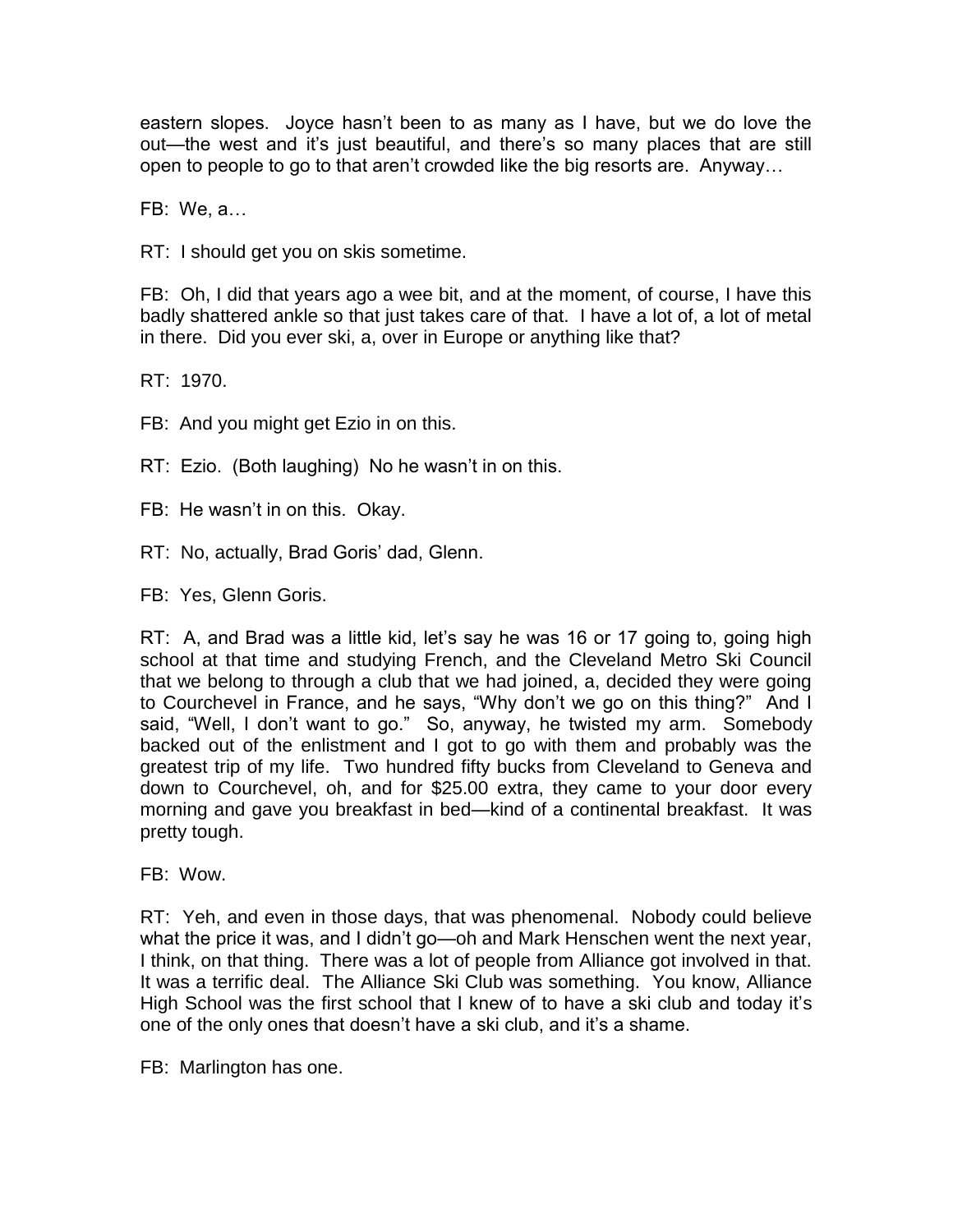RT: Marlington came later. West Branch came later.

FB: And, of course, my little Grandson, Daniel Cironi, a, he just loves the snowboarding.

RT: Oh.

FB: Oh, he loves that. He was out in Oregon, you know, and just got to do that.

RT: Oh, I know.

FB: A couple of weeks ago.

RT: Isn't that something?

- FB: Yep. And I think he's gonna to learn to fly one of these days.
- RT: Well, there you go.
- FB: He's expressed, he expressed some interest in that.
- RT: Does he really want to?

FB: Yes. He expressed interest now finally.

RT: You know, my son said, "Yeh, it'd be nice if I could learn to fly." And I said, "I tell you what," I said, "If you are really interested in it and you, you're working, you pay half, I'll pay half," and that was the end of it. He never took an interest after that. He would have done it if I'd have paid the whole thing, but I just wanted to have some…

FB: Yeh, it's strange.

RT: … incentive and that's what I did when I learned. I, you know, I'd haul coal and everything else every time I'd get a few bucks, go take a lesson. It was fun.

FB: Absolutely.

RT: But you had to have a desire, and I don't think it was there, and I'm glad your Grandson has, I think that's super. Well, he's around you guys all the time.

FB: Yeh, for the people that don't know, you and I and Joyce, we meet about once a week for wings and beer down at Cornie's and, a, I've always enjoyed listening to your stories, and we just spent quite a time down in Sun 'n Fun, that's in Lakeland, Florida at the big fly in down there, and then you a, went over and visited with another great Alliance citizen, Bill France.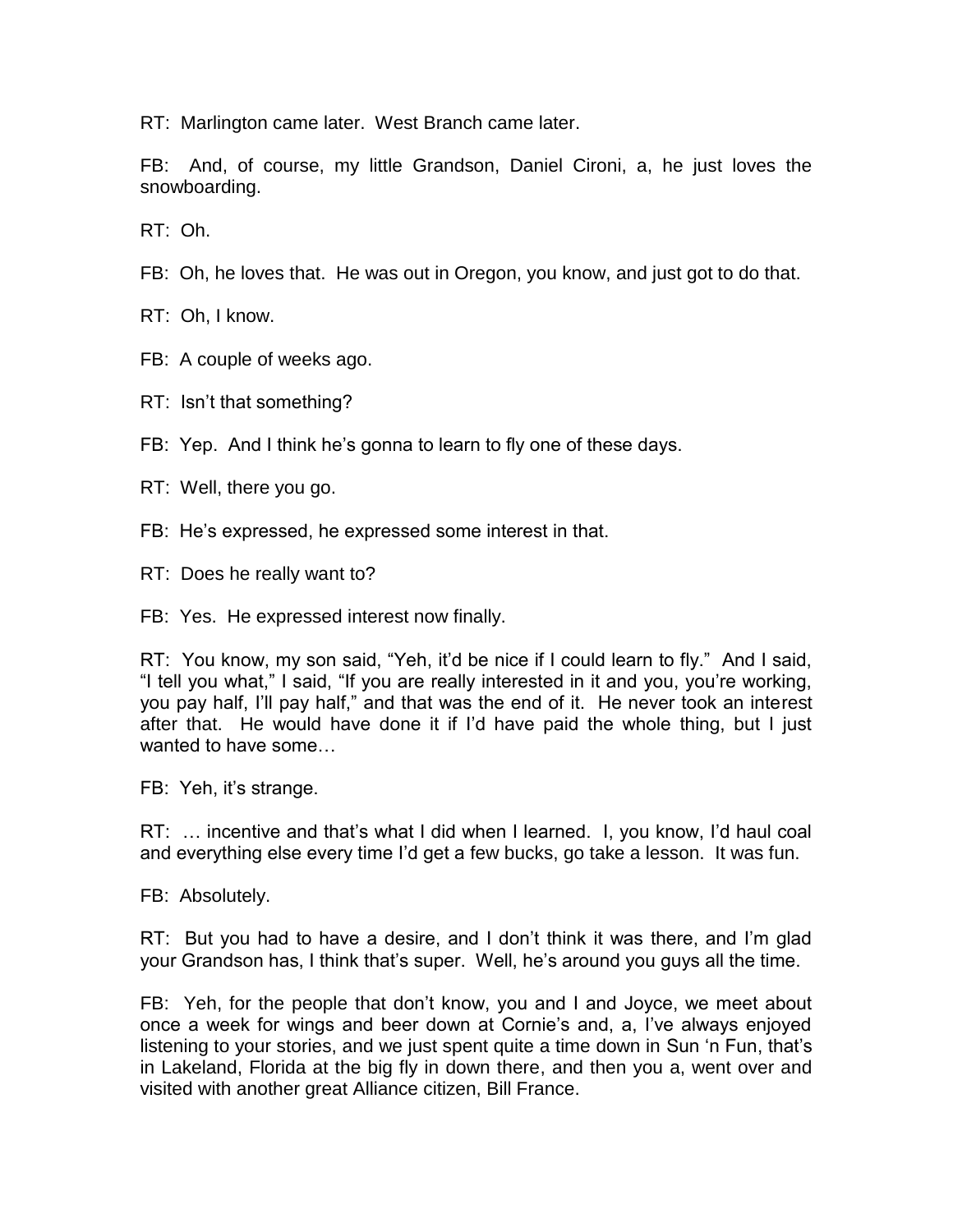RT: Oh, yeh.

FB: How's Bill and Marge doing down there?

RT: Well, Bill had—keeps telling me he's got Alzheimer's, but not so bad that he can't remember me and a lot of things and I think it's great, and Marge is a wonderful woman and she's taking terrific care of him, and probably the best meal I've ever had in my life, she prepared as a little snack, she said.

FB: Sure.

RT: I said, "If you guys eat this way every day, it's awesome," and Bill said, "No, Marge takes care of me, she does everything." And, this community he's living in is so nice too because they don't even have to go out of that community.

FB: What's the name of it again? Indian…

RT: I—No, I can't tell you. It's, it's got a name on the plaque.

FB: Oh. Okay.

RT: It's a gated community with its own golf course and everything.

FB: Yeh, because I talked to Bill on the phone and of course, he was a great inspiration in my life. Bill France wanted me to become an attorney, and he and I flew together out at our airport back in the '50s and '60s and he was involved, of course, with Porter, and with Witte and so forth. Great man. Um, yeh, I just lost my thought. Well, that's the way it goes. Oh, your own aircraft. Tell us what your flying these days. You have that Comanche 260.

RT: Yeh, the Comanche I've had for a long, long time and that's the second one I've own. I had a 250 originally and I'm afraid to say, I'm coming down to the end of my time with a high performance airplane. I just don't have places to travel to anymore that I can't go on the airline, and I'm too lazy to put forth the effort to fly—like Sun 'n Fun, you know we took the airline down there, but it's probably one of the nicest of all the aircraft I've ever had.

FB: Yeh, on this a, this a, a economy thing, um, I just, I just put \$224.00 of fuel in my own airplane yesterday, a Piper Cherokee, which is ridiculous.

RT: Isn't that something?

FB: I was with Al Beckwith who runs Commercial Aviation up in Kent and he's, he's going to Myrtle Beach today.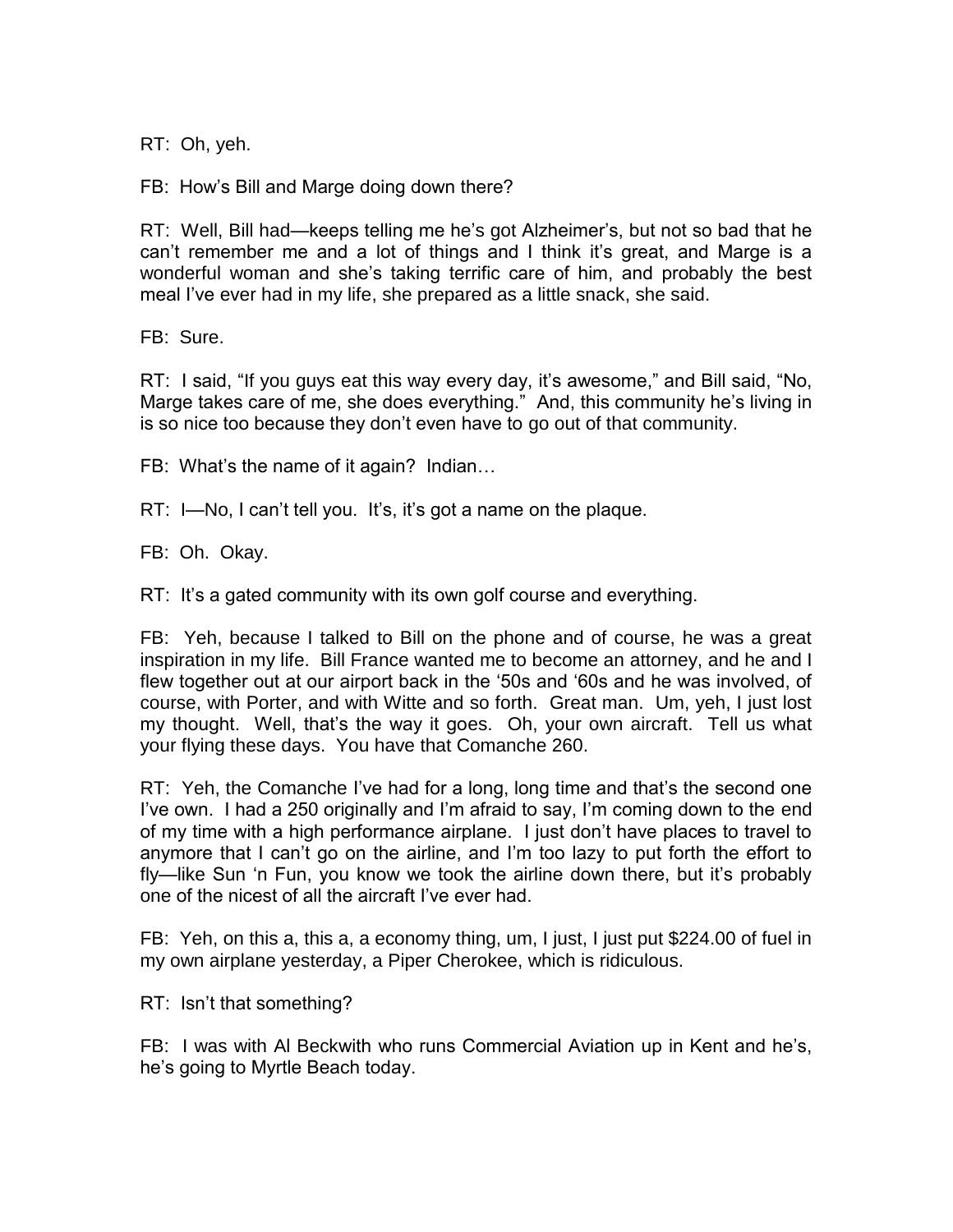RT: Yeh.

FB: He's taking his own airplane and he'll pay a thousand dollars in fuel.

RT: I can believe it.

FB: And as you and I know, we can fly to Florida on the airlines for—mine was, I think, \$218.00 round trip.

RT: That's about right.

FB: So this price of fuel is just getting absolutely ridiculous.

RT: It is absolutely. Do you know what I was thinking about, when I first flew in the Taylorcraft Flying Club at your field—

FB: Yes.

RT: We used to gas up every time we'd come in.

FB: Yes.

RT: The total cost was \$3.00 an hour including fuel.

FB: Yes.

RT: I couldn't believe it when I was looking at some of…

FB: Our lowest fuel prices at one time were 17 and a half cents a gallon.

RT: Isn't that something?

FB: Yep.

RT: But as you noticed at Sun 'n Fun this year, I saw more, what do they call them, sport planes?

FB: Yes. The light sport aircraft.

RT: The light sport aircraft then I have ever seen before and it just seems like their growing…

FB: I think…

RT: … like mushrooms.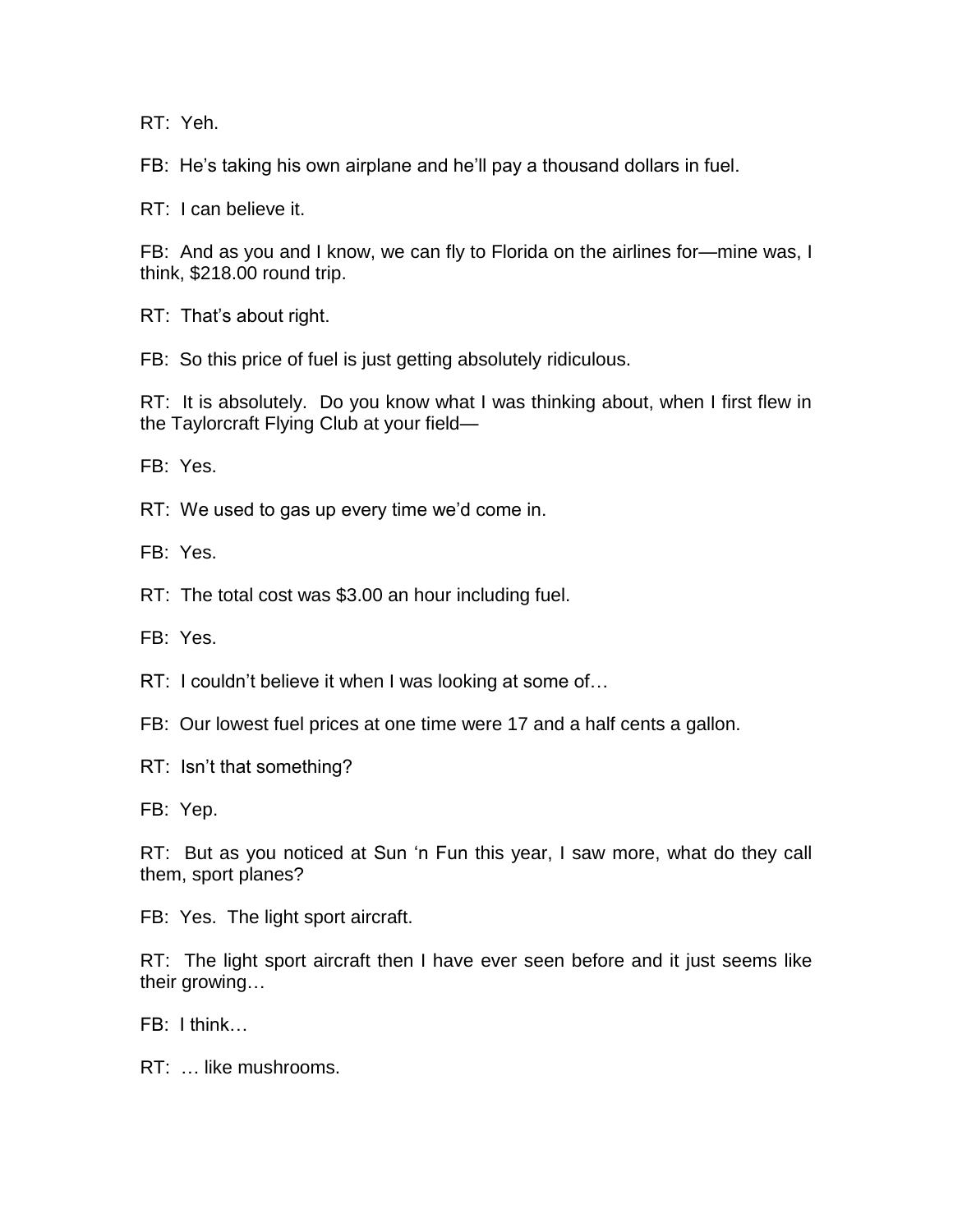FB: I think that's really going to be a wave of the future, and then, well like for you, see you've flown all your life, I've flown all my life and a, I can get in various airplanes and just go enjoy and I'm still faster than any automobile even that 40 horsepower Taylorcraft…

RT: (Laughing) Yeh.

FB: … would still cruise at over 80 miles per hour.

RT: As long as the wind wasn't blowing.

FB: Yeh. Yeh, as long as you didn't have big head wind.

RT: (Laughing)

FB: Um, Tolly, we discussed all kinds of things here, and a, I'm sure happy we got caught up on a lot of it, and, a, I think we're gonna slowly wind down here this morning unless there's some—anything else you have that you would like to discuss about the history of Alliance, Tolerton Lumber Company?

RT: Well, back when we were in the, in the lumber business, my Dad was always trying to come up with new products that he could adapt to what we were doing, and he was the first one to get into like you were alluding to, making those spars.

FB: Oh yes.

RT: Which took electronic gluing. Electronic gluing is nothing more than a huge microwave.

FB: Yes.

RT: Bouncing back and forth giving it the heat generated a, to set the glue. Basically you speed up the gluing process. You could do the same if you let them set for days, but it was a lot quicker to do it this way. Dad also tried to get into other products. He was—make key beds for pianos. Glue them up with the same process. Cherry backing block, which was block that the photo engravers mounted plates on. That was all glued up out of pieces of cherry—took little pieces instead of the big ones, and then he was—I told you once before, he was making toys one time just to use up scrap lumber, which was all hard woods. Wholegate Toy Company over in Pennsylvania did the same thing years later, but, a, he was put out of business by the Japanese in those days who copied everything you made. It's a wonder they never copied the airplane spars. But that, that basically was what Dad did. He was very a, much for promoting new products and things like that and he tried a lot things. Some failed, some made it.